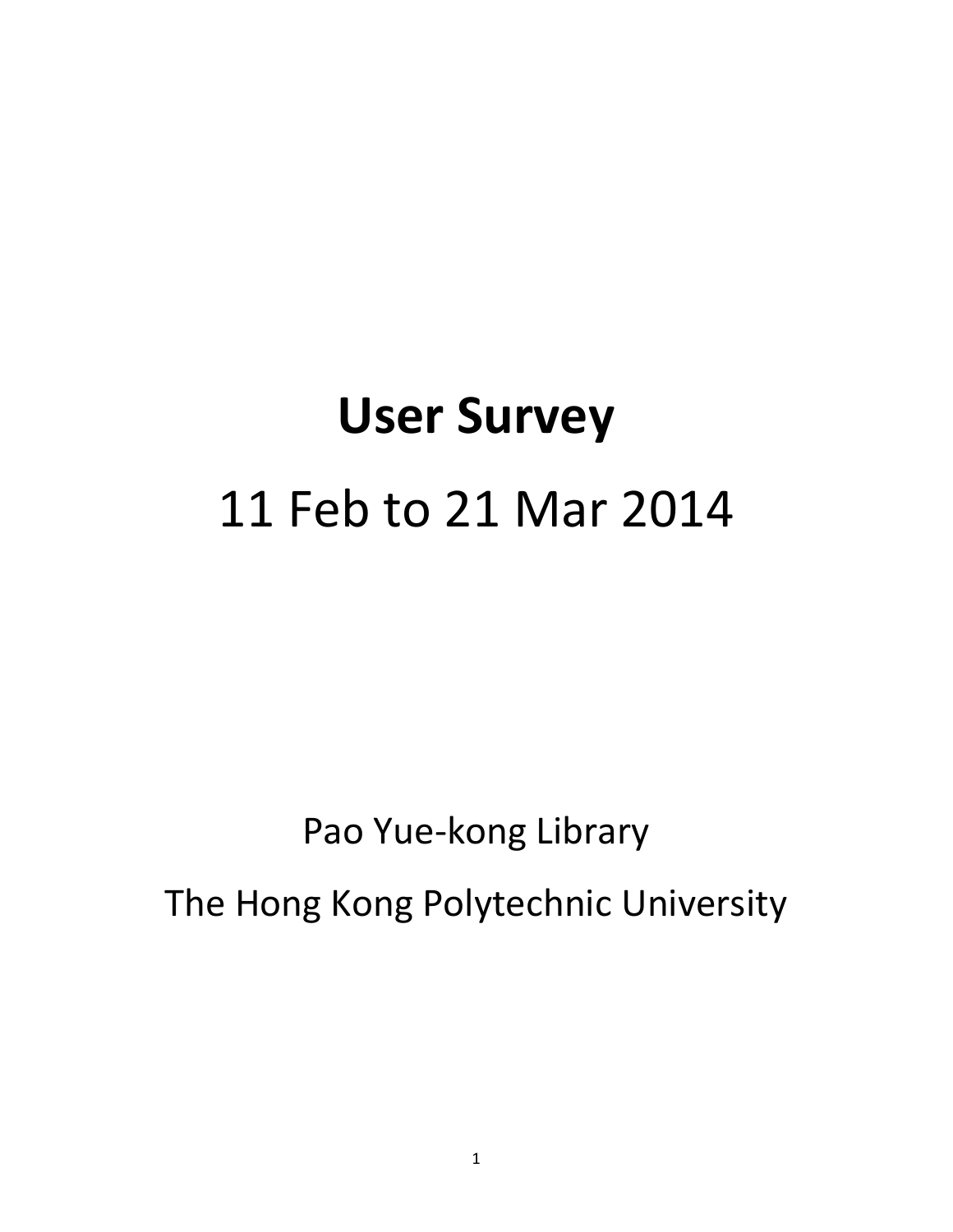# **Executive Summary**

#### **Profile of Respondents**

The survey, available in both online and printed forms, was conducted from 11 February to 21 March 2014. As for the online survey, users were required to input their Library Number and PIN for authentication to ensure only valid users can participate with no multiple submissions.

A total of 4,438 valid responses were received. Among them, 1,889 responses were from undergraduates (UG), 903 from postgraduates (PG), 276 from academic/research (Acad/Res) staff, 262 from general grade (GG) staff, and 1108 from other users (including HKCC, Alumni and JULAC cardholders).

Among the PolyU student respondents, 83% were studying full-time, and 17% were studying part-time.

In terms of number of respondents, the top 3 faculties were FHSS, FENG and FB, while the top 5 academic departments were FB, SN, APSS, COMP and ITC.

There were also 162 respondents from non-academic departments, representing 3.7% of the total number of respondents.

#### **Overall Satisfaction**

Compared with the Library Survey conducted in 2013, the overall satisfaction rate in 2014 remained at the same high level of 4.05 (out of a 5-point scale). Postgraduates were the most satisfied group (average score at 4.27), followed by academic/research staff at 4.13.

Nearly 99% of the respondents from our core users (UG, PG, Acad/Res staff and GG staff) ranked overall Library services at 3 or above.

Ranked by the average overall satisfaction rating, the top 5 faculties were FH, FAST, SHTM, FENG and FCE, while the top 5 academic departments were FH, AMA, LMS, FENG and LSGI.

## **Frequency of Library Use**

Same as previous year, UG visited the Library in person more frequently than other user types. 68% of UG, 64% of PG, 34% of Aca/Res staff and 20% of GG staff visited the Library in person on a daily or weekly basis.

As for online access of Library resources, PG and Aca/Res staff were among the top 2 frequent users. 73% of PG, 67% of Aca/Res staff, 48% of UG, and 28% of GG staff accessed the Library resources online on a daily or weekly basis.

As expected, it was also observed that full-time students visited the Library and accessed online Library resources more frequently than part-time students.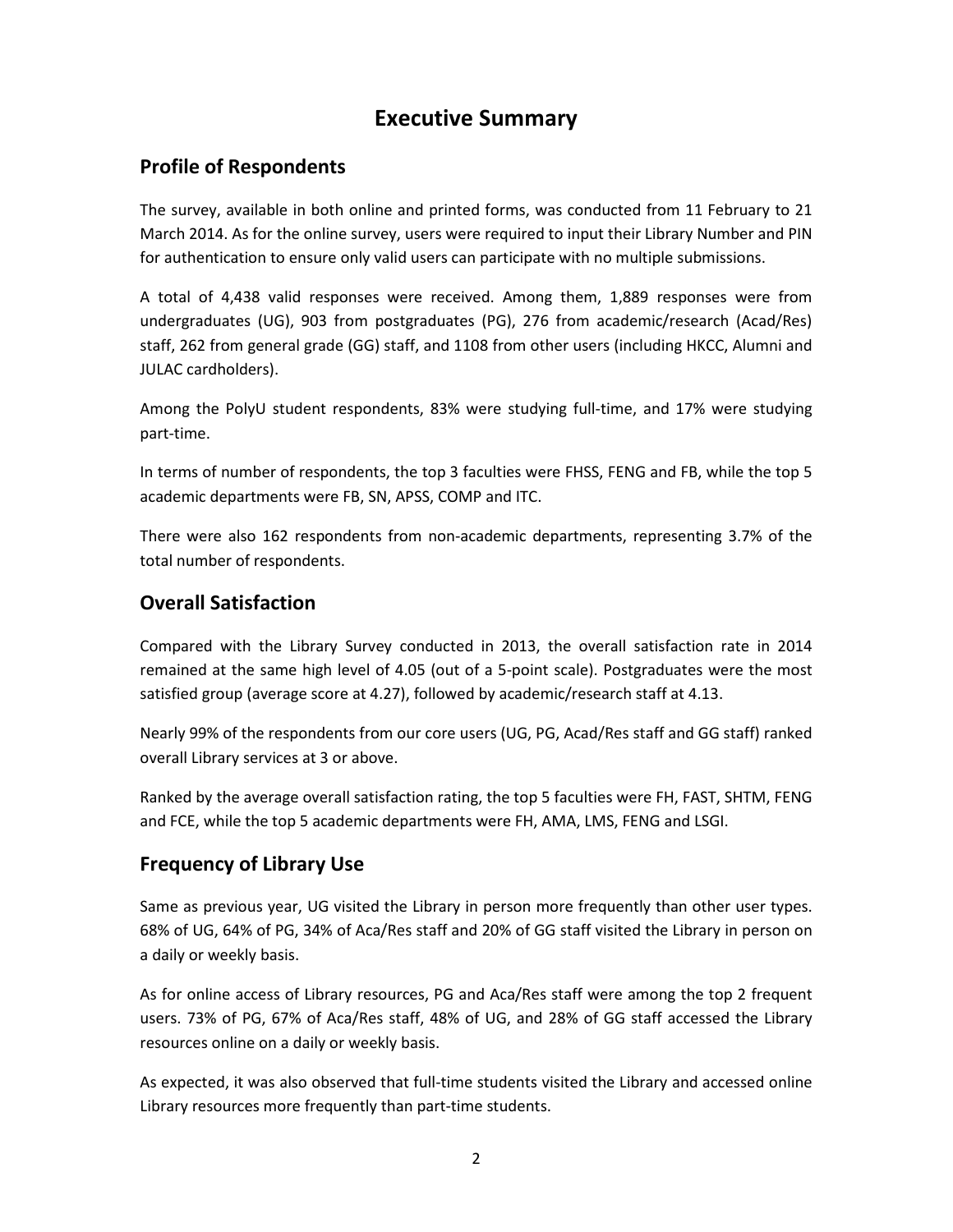Ranked by frequency of in-person visit, the top 3 faculties were FB, FAST and FHSS. Ranked by the frequency of online access, the top 3 faculties were FHSS, FH and FAST.

#### **Activities in Library**

Overall speaking, the top 5 activities performed by our core users in the Library included: Individual study (22%), Borrowing or returning books (19%), Using library computers (14%), Printing or photocopying (14%), and Using databases, e-journals, or e-books (10%).

UG tended to come for the library for Individual study (22%), Printing or photocopying (17%), Using library computers (16%), and Borrowing or returning books (16%). The most frequent activities by PG were Individual study (23%), Borrowing or returning books (20%), Using databases, e-journals, or e-books (12%), Using library computers (12%), and Printing or photocopying (12%).

For staff, they mainly visited the Library for Borrowing and returning books (Aca/Res staff:40% and GG staff: 35%), followed by Individual study (Aca/Res staff:15% and GG staff: 14%). Aca/Res staff was more likely to use the Databases, e-journals and e-books (14%). In general, staff also tended to come for visiting the LibCafe and using AV materials more often when compared with students.

#### **Library Services:**

#### **Importance**

The Importance indicates the significance of service provided to the users. As a whole, our core users considered the top 5 importance service areas were: Quiet space for Individual study (4.57), A comfortable and inviting environment (4.47), E-journals (4.39), Photocopiers / Printers (4.37), and Library Staff who are polite and friendly (4.36).

Similar pattern with core users was observed in UG and PG. The major difference was that UG placed more importance on Space for group study or projects (4.43), while PG put more emphasis on Databases (4.51). Aca/Res Staff tended to be more concerned with accessing research materials out of the Library as Inter-Library Loan & Document Delivery Services (4.52) and HKALL (4.50) were included in their top 5.

The 5 areas perceived by core users as less important were Enquiry Services (3.95), IT help services (3.84), Printed journals (3.65), AV Materials (3.43), and Library workshops (3.33).

#### **Level of Service**

The Level of Service measures users' perception of actual service provided by the Library. Our core users gave the highest ratings to these 5 areas: Library Staff who are polite and friendly (4.24), Library Staff who are Knowledgeable and helpful (4.19), Enquiry Services (4.08), Printed books (4.02), and HKALL (4.02).

UG were more satisfied with the organization of information as Library website enabling me to locate information (3.95) and OneSearch (3.94) were among their top 5, while Aca/Res Staff and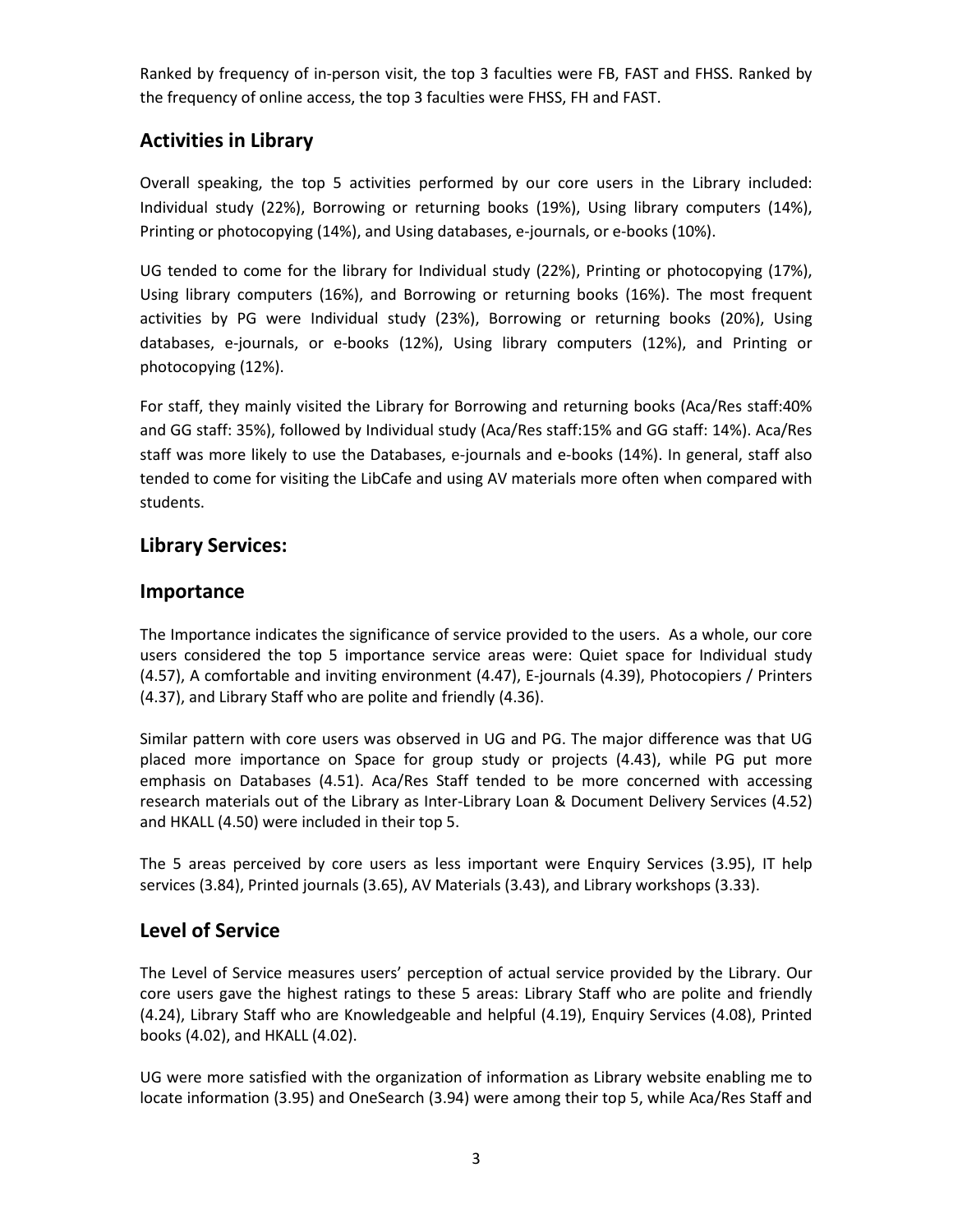PG rated favorably on Inter-Library Loan & Document Delivery Services (4.23 and 4.29) as their top 5.

The 5 areas perceived by core users with lowest level of services were E-books (3.78), Printed journals (3.77), Computers in the Library (3.73), Photocopiers / Printers (3.69), Space for group study or projects (3.54).

## **Service Gap**

The Service Gap score is calculated by subtracting the Importance from the Level of Service on each question. It is an indication whether the library is meeting the expectations of our users. The services needing improvement would be revealed by negative scores.

According to our core users, the 5 areas with largest negative service gap were: Space for group study or projects (-0.72), Quiet space for Individual study (-0.68), Photocopiers / Printers (-0.67), A comfortable and inviting environment (-0.57), and Computers in the Library (-0.55).

The same pattern was observed among UG. As for PG, Databases (-0.40) and E-Books (-0.38) were among their top 5 in negative service gap.

The response given by Aca/Res Staff was quite different from the other users. The 5 areas with largest negative service gap were: E-journals (-0.57), Library website enabling me to locate information (-0.43), E-books (-0.37), Databases (-0.33), and A comfortable and inviting environment (-0.31).

#### **Other Questions:**

#### **Updatedness of Subject Areas, Efficiency and Information Skills**

When asked to what extent our users agreed the Library helps them keep updated of developments in their subject areas, PG gave the highest rating at 4.16, followed by Aca/Res Staff (3.96), Others (3.83) and UG (3.80).

As for whether the Library helps users to be more efficient in their research or study, PG rated 4.35, followed by Aca/Res Staff (4.15) and UG (4.09).

In terms of providing users with information skills needed for research and study, PG rated 4.17, followed by UG (3.89) and Aca/Res Staff (3.87).

#### **Reference Management Tools**

24% of the core users have used RefWorks for managing references. EndNote is another popular tools used by 13% of the core users, followed by Mendeley (4%) and Zotero (2%).

RefWorks users in the survey rated the satisfactory level of the product as 3.79 out of a 5-point scale.

When asked to suggest additional reference management tools to be supported by the Library, 28% of the users suggested EndNote, followed by Mendeley (15%) and Zotero (13%).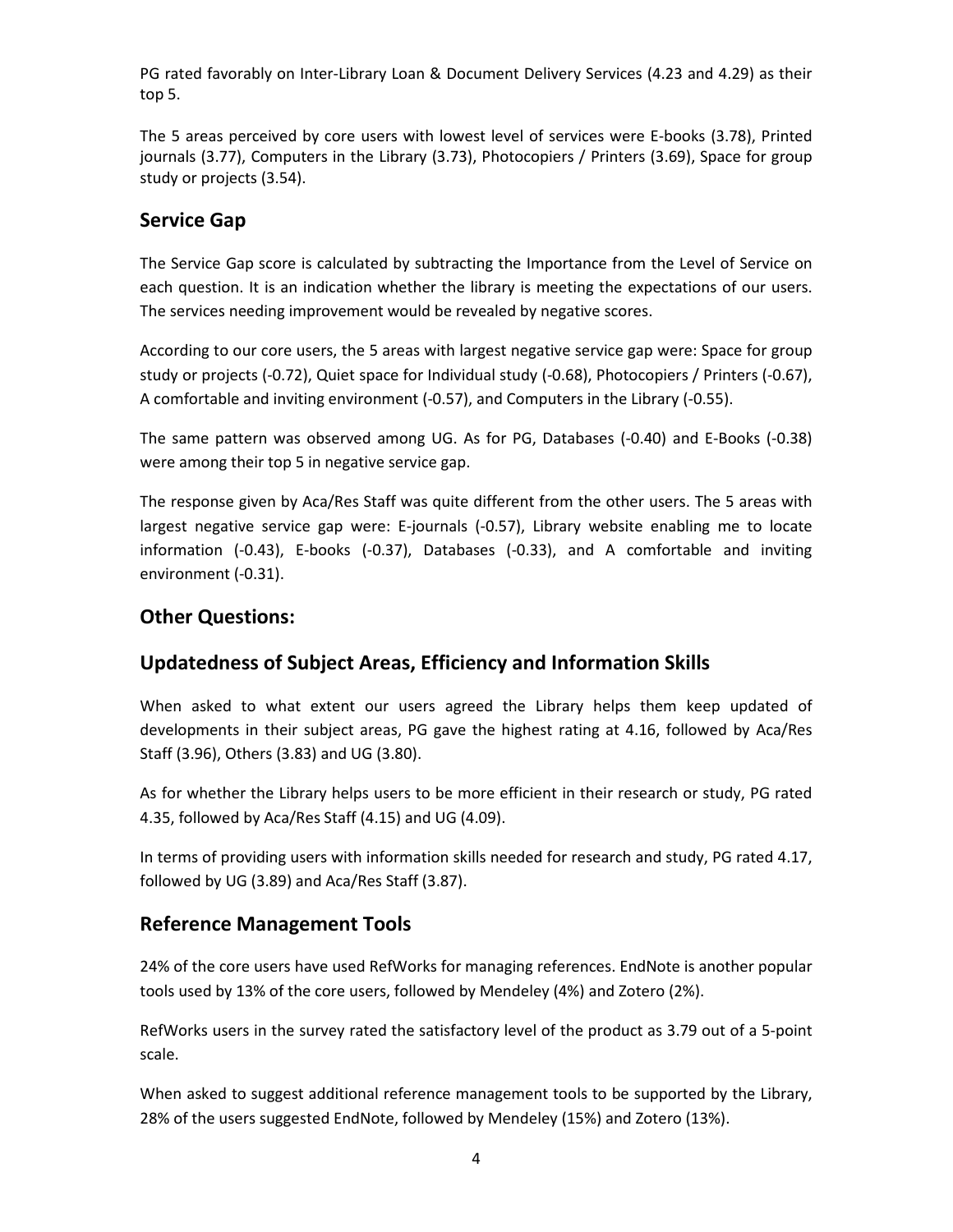#### **Course Readings Database**

Course Readings Database was a new service launched in September 2014, 30% of the core users were aware of the database but haven't tried it, while 8% were aware and tried the database to search for course materials. PG tended to try this service (10%) more than UG (7%) and Aca/Res Staff (7%).

When asked to rank the usefulness of providing hyperlinks in subject reading list, our core users ranked 4.04 out of a 5-point scale, indicating their preference for a quick and direct access to Library materials.

#### **Student Ambassadors**

Over 46% of the core users were aware of the student ambassadors but haven't asked them questions. 11% have used their services. PG tended to seek help from the student ambassadors (15%) more than UG (10%).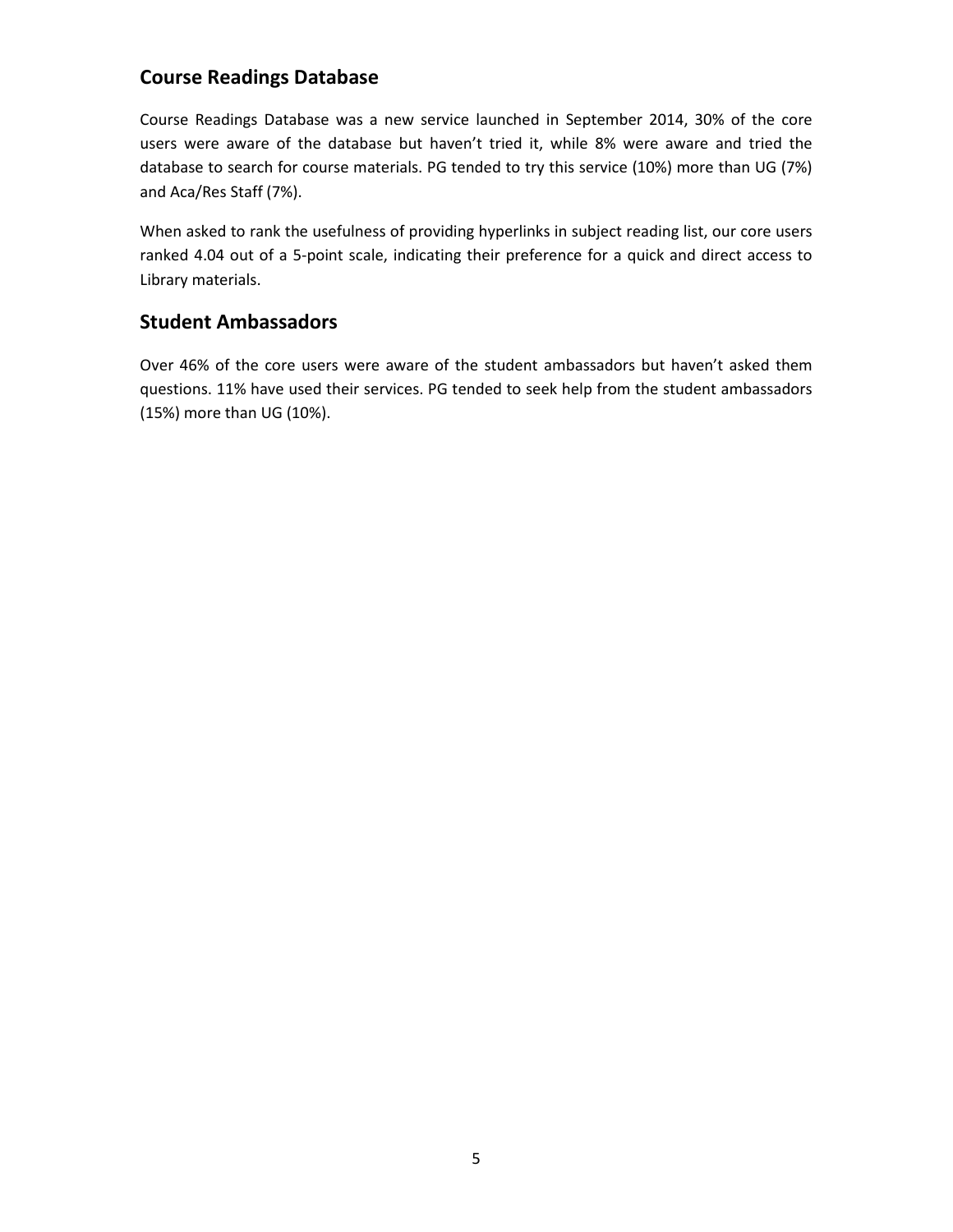# **Written Comments**

The last question of the survey was an open-end question for users to comment on the Library Services. A total of 2035 entries were received and classified into various categories. The examples of written responses below are presented as they are in the questionnaires without any correction on grammar or spelling. Action Plan has been compiled on how the Library addressed the comment in the past and near future.

#### **On Space**

#### **Air Conditioning / Ventilation**

There were 50 comments on air quality and 40 comments on temperature level.

A few examples:

- The environment in the library is quite stuffy and hot during winter. It is not that comfortable to study for a whole day. Please consider to improve the ventilation system, thank you.
- I think the indoor air quality is quite bad. For example, I feel like no fresh air when there are too many students especially in those areas providing individual sit (1/F & 4/F).
- The air-conditioner is so strong that we have to bring extra clothes. Many of them think the temperature in library prevents them from focusing on study. Especially in summer, we wear T-shirts or dresses but we may have a cold in this condition.

| Overall, users asked for                            | The Library plans to                                                                                                                                               | The Library has                                                                                          |
|-----------------------------------------------------|--------------------------------------------------------------------------------------------------------------------------------------------------------------------|----------------------------------------------------------------------------------------------------------|
| Better ventilation system for<br>better air quality | Improve the ventilation<br>system of 3/F REC, 3/F Media<br>Services and further enhance<br>the fresh air supply of 24-hour<br>Study Centre in Q3 and Q4 of<br>2014 | Improved the ventilation<br>system and fresh air supply<br>for 24-hour Study Room,<br>Room L003 and L010 |
| Higher temperature level                            | Continue to monitor the<br>situation with FMO and adjust<br>the temperature level where<br>necessary                                                               | Requested FMO to maintain<br>the temperature level at 23-<br>25 °C                                       |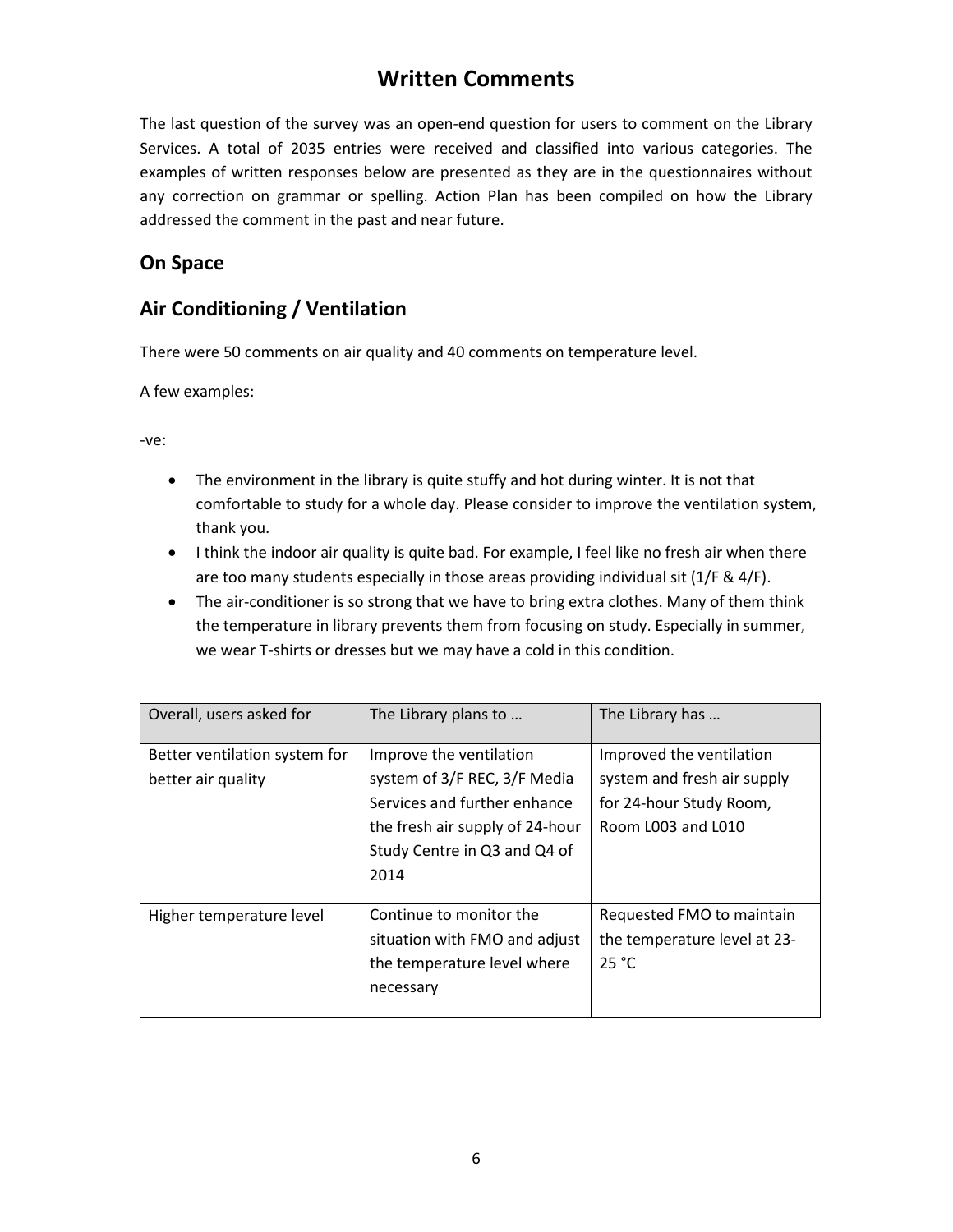## **Cleanliness of Library Areas**

There were 6 comments on 24-Hour Study Centre, 7 comments on other or overall study area, 2 comments on carpets and 1 comment on computing equipment

A few examples:

-ve:

- The tidiness and cleanness of room at G/F with round table and some individual room opening for 24 hours for discussion (Sorry I forgot the room name) have room for improvement. Comparing to other places of the library, that room is relatively dirty, especially but not limited to the carpet.
- Check the ventilation system in washroom or 24 hour self studying room from time to time to prevent smelly odor.

| Overall, users asked for                                      | The Library plans to | The Library has                                                                                                                               |
|---------------------------------------------------------------|----------------------|-----------------------------------------------------------------------------------------------------------------------------------------------|
| Cleaner study area,<br>especially the 24-hour Study<br>Centre |                      | Requested the cleaning<br>contractor via FMO for more<br>frequent clearance of garbage<br>and ensure cleaning of the<br>study areas every day |
| Cleaner carpets                                               |                      | Requested FMO to arrange for<br>major cleaning and pest<br>control regularly and<br>whenever necessary                                        |

• Sterile the carpet to keep away from bacteria

## **Drinking Facilities**

There were 23 comments requesting for supply of hot water, 2 comments on water quality of drinking fountains and 1 comment for new drinking machines.

A few examples:

- it is inconvenient that can only get cold water to drink, especially in winter. If we want to get hot water, we have to go a long way outside the library. i strongly suggest that to install some boiling machine to serve some hot water.
- Try to install the latest model of auto-drinking water machine to protect hygiene, just like a machine that installed at 1/F. The old and white one may increase flu infection and inconvenience to operate.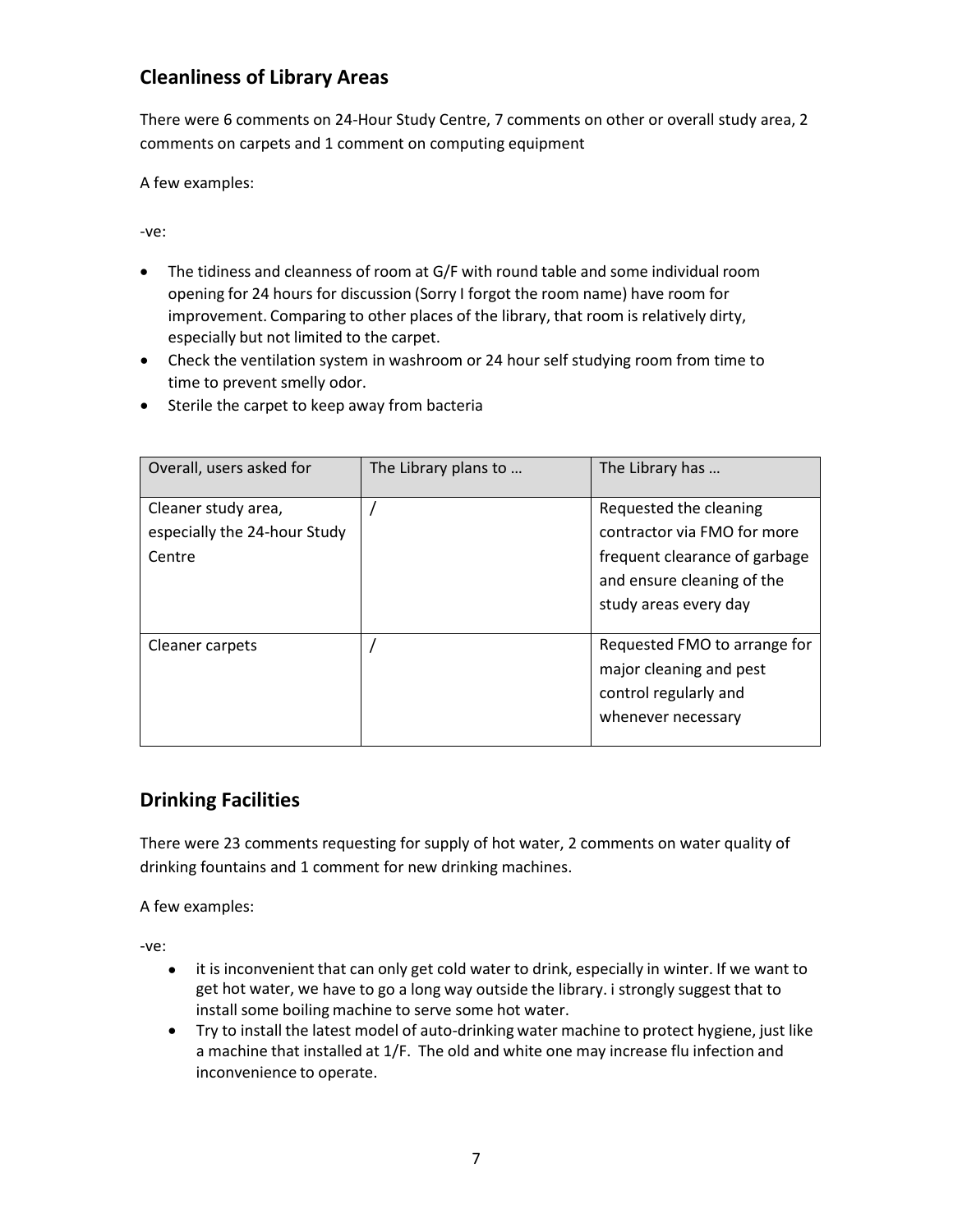| Overall, users asked for | The Library plans to                                                                               | The Library has                                                                                                                                                                                                          |
|--------------------------|----------------------------------------------------------------------------------------------------|--------------------------------------------------------------------------------------------------------------------------------------------------------------------------------------------------------------------------|
| Hot water supply         | Explore alternative ways in<br>supplying warm drinking<br>water in certain areas of the<br>Library | Forwarded similar requests to<br>HSEO and FMO. Both<br>departments do not<br>recommend providing hot<br>drinking water in Library due<br>to safety concern                                                               |
| Better water quality     | Continue to monitor the<br>situation and forward the<br>problems to FMO for follow-<br>up          | Forwarded similar comments<br>to FMO. According to FMO,<br>its maintenance contractor<br>conducts routine inspection<br>and replaces filters and UV<br>sterilizer for the drinking<br>fountains once every two<br>months |

## **Power Points**

There were 36 comments on insufficiency of power outlets in study space.

A few examples:

+ve:

• I'm very happy that more seat with power supply as it is an extremely important factor for choosing seats in library when self-studying.

- And on 3,4 and 5th floor, it will be very nice if one electricity supplies on 1 seat.
- i think provide more wall socket in each seat is better because not all of seats have wall socket

| Overall, users asked for                      | The Library plans to                                                                                                                                                                         | The Library has                                                                                                                                                                                                                                                                                                                     |
|-----------------------------------------------|----------------------------------------------------------------------------------------------------------------------------------------------------------------------------------------------|-------------------------------------------------------------------------------------------------------------------------------------------------------------------------------------------------------------------------------------------------------------------------------------------------------------------------------------|
| Additional power sockets in<br>the study area | Provide sufficient power<br>$\overline{\phantom{a}}$<br>outlets in 3/F Media<br>Services and G/F 24-hour<br><b>Study Centre</b><br>More power outlets will<br>be provided on other<br>floors | Added power outlets,<br>$\qquad \qquad -$<br>where possible, on G/F<br>and 1/F by using power<br>extension panels<br>Added power outlets<br>$\overline{\phantom{a}}$<br>along a wall in Room L401<br>and L501.<br>Made sure sufficient<br>$\overline{\phantom{a}}$<br>power outlets in newly<br>renovated P/F and 3/F<br><b>REC</b> |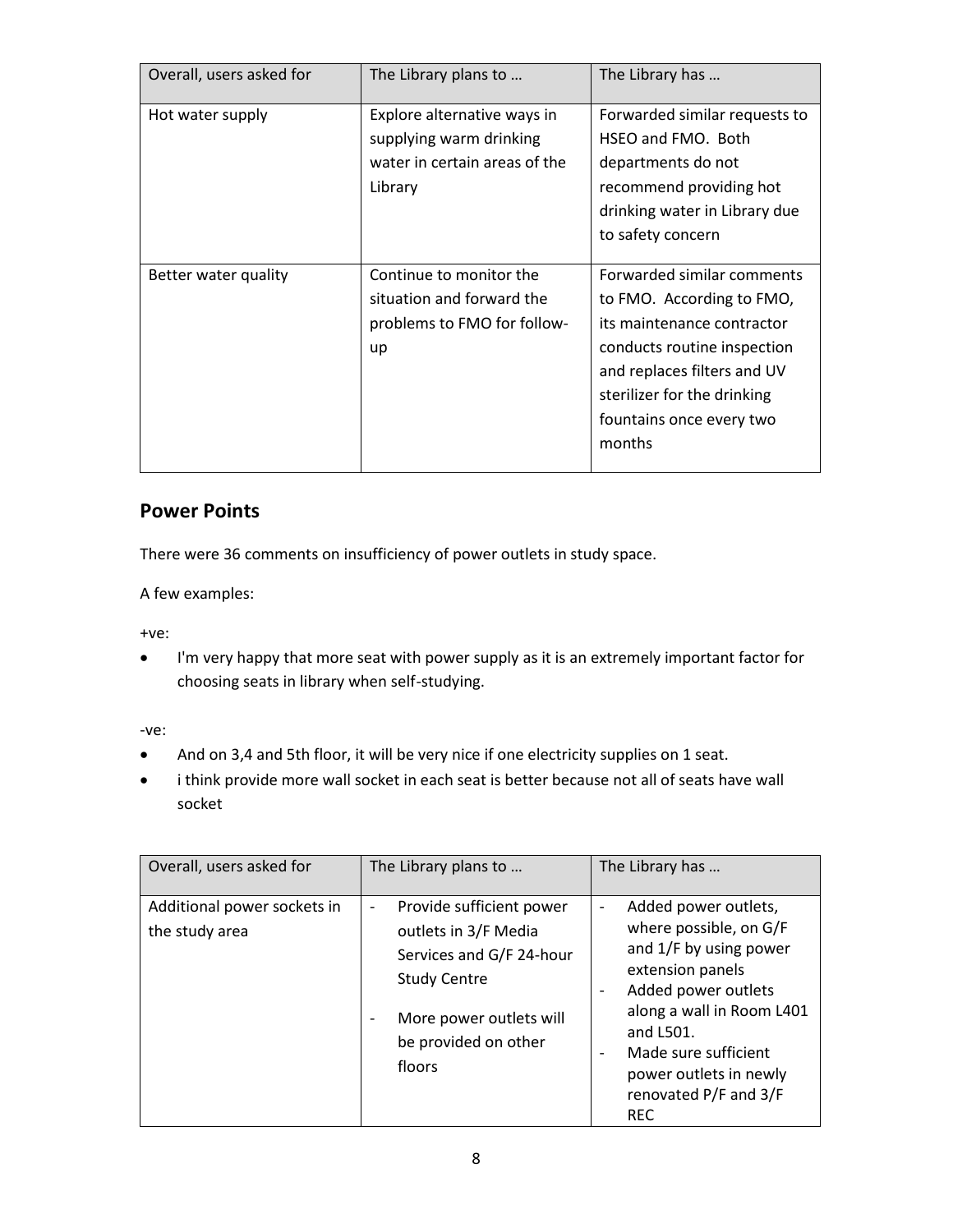## **Group Discussion & Private Study Area**

There were 37 comments on private study area, 7 comments on discussion space, 11 comments on individual study space and 4 comments on research carrels.

A few examples:

+ve:

- Comfortable environment, good for students to spend their time during study period.
- it is very good that the library has sufficient individual study seats.
- The library provides a relaxing environment for study and reading
- There are sufficient individual space for student to study, I think that's really good !

- It would be better if there are more sits and space for group project and individual study.
- Group / individual study seats are not enough especially in exam period.
- More individual desks should be provided on various floors of library.
- Some research carrel should be allowable for undergraduate students in exam period.

| Overall, users asked for      | The Library plans to          | The Library has                 |
|-------------------------------|-------------------------------|---------------------------------|
| Additional space or seats for | Expand the Library space by   | Added some study space on       |
| private study                 | adding one more floor on roof | 3/F REC, but not on other       |
|                               | top with pending funding      | floors due to limitation of the |
|                               | support from the government   | ventilation system              |
| Additional individual study   | Set up more individual study  | Provided more individual        |
| space                         | carrels on 4/F and 5/F        | study space in the Research     |
|                               |                               | Enhancement Centre on 3/F       |
|                               |                               | and L013                        |
| Additional space for group    | Expand and renovate G/F 24-   | Converted Room L010 into a      |
| discussion                    | hour Study Centre in this     | discussion zone and             |
|                               | summer to provide 150         | refurbished former exhibition   |
|                               | additional seats for group    | area on P/F for group study     |
|                               | discussion                    |                                 |
| Additional research carrels   | Explore the feasibility of    | Provided 85 research carrels    |
| and carrels for               | providing research carrels to | in 3/F REC and 53 research      |
| undergraduate students        | UG students on walk-in basis  | carrels on 4/F and 5/F          |
|                               |                               |                                 |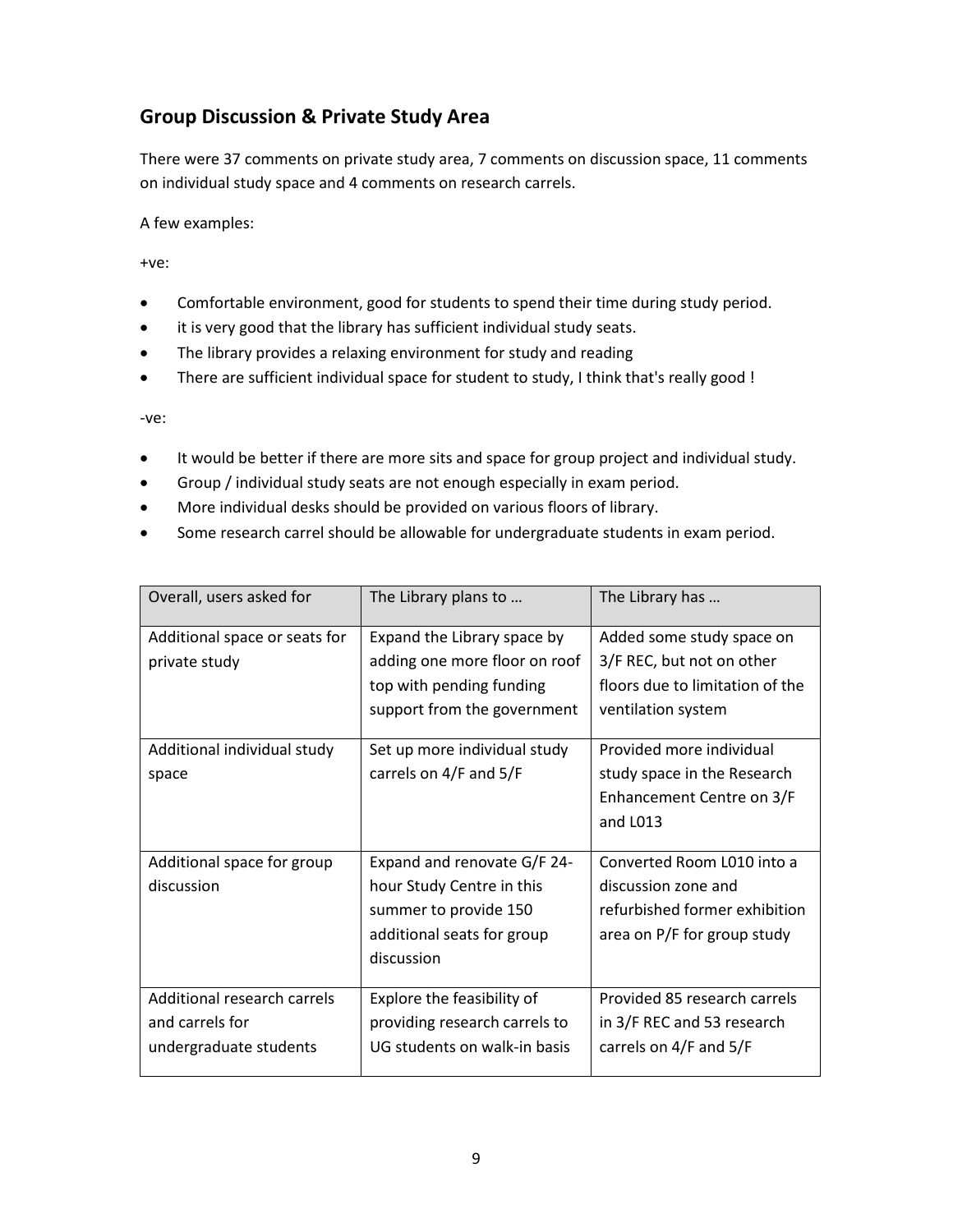## **Toilets**

There were 25 comments on cleanliness and hygiene, 19 comments on insufficiency of toilet space and 15 comments on ventilation.

A few examples:

+ve:

• They don't feel clean sometimes because of the heavy use, though I think the cleaning ladies have been already very diligent. I thought maybe the air sanitizer would help. Just a thought.

- The toilets in the library are quite dirty and smelly.
- i found that the toilet is always not enough for female and we always need to wait for a long time ,which has bring much inconvenience to us, hope the library can take some corresponding measurement.
- female toilet is obviously insufficient. It takes long time to wait each time. I suggest the male toilet on the 3 and 5/F change to female toilet and likewise make the change for the 4/F one.

| Overall, users asked for                        | The Library plans to                                                                                                                             | The Library has                                                                                                                                                                    |
|-------------------------------------------------|--------------------------------------------------------------------------------------------------------------------------------------------------|------------------------------------------------------------------------------------------------------------------------------------------------------------------------------------|
| <b>Cleaner toilets</b>                          | Arrange one more major floor<br>cleaning during the day with<br>the support of FMO                                                               | Contacted the cleaner<br>contractor via FMO for more<br>frequent cleaning during                                                                                                   |
|                                                 |                                                                                                                                                  | opening hours                                                                                                                                                                      |
| <b>Better ventilation</b>                       | Explore the feasibility of<br>enhancing the ventilation<br>system of public toilets in LER<br>Project upon pending<br>government funding support | Contacted FMO to provide a<br>long term solution in<br>improving the ventilation in<br>washrooms. As an interim<br>solution, FMO will install air<br>purifiers in public washrooms |
| More toilet space, especially<br>female toilets | Follow up with FMO in<br>exploring the feasibility and<br>ways of increasing female<br>toilets in the Library                                    | Forwarded similar suggestions<br>to FMO before                                                                                                                                     |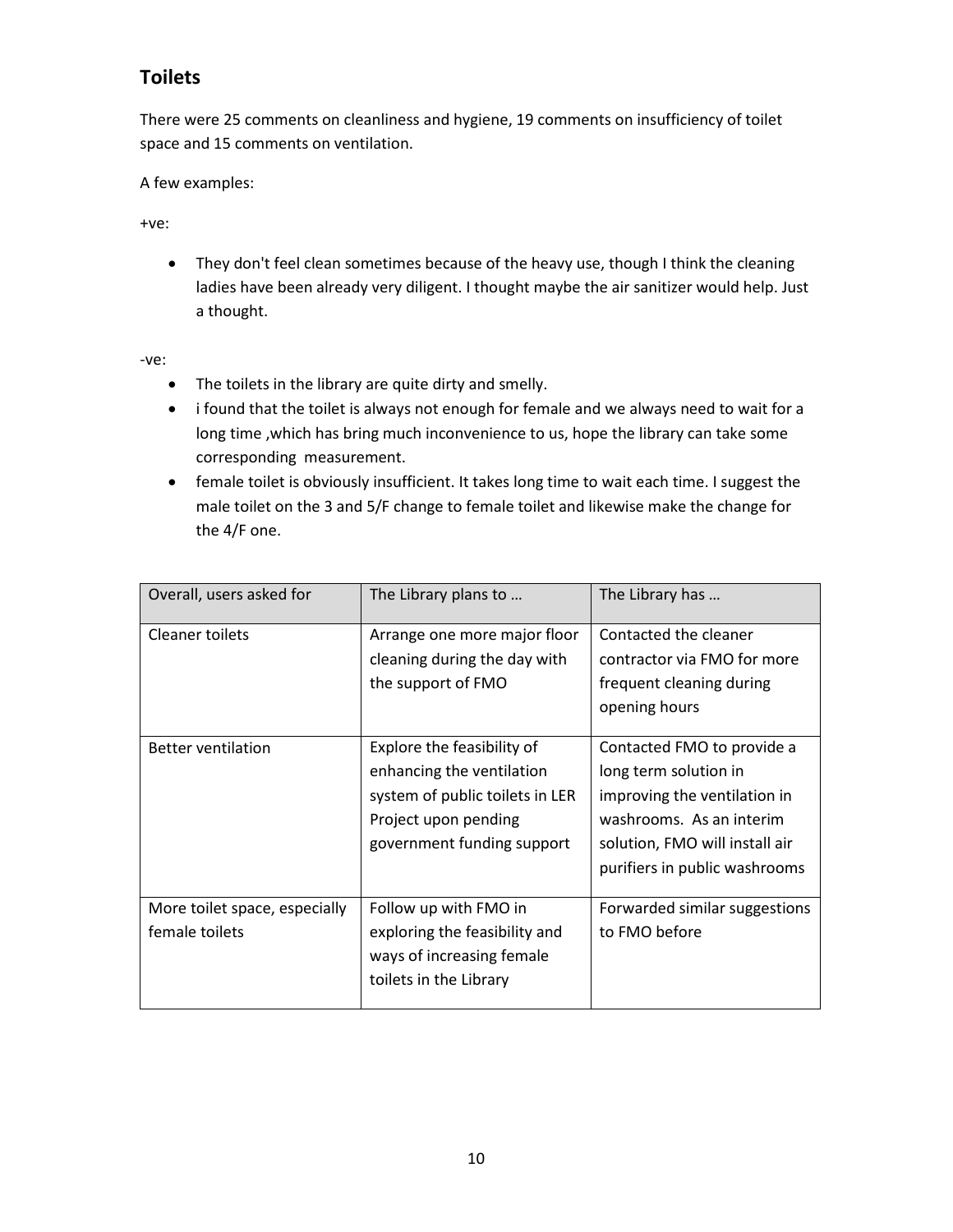## **Signage**

There were 12 comments on signage of book location.

A few examples:

+ve:

• I have been to academic libraries around the world. I am impressed with PolyU library's little thoughtful things. More signage at the stacks would be good.

-ve:

- The signage for directing readers to find books can be improved.
- Quick information to show which floor the book locates will be better.

| Overall, users asked for                             | The Library plans to                                    | The Library has                                              |
|------------------------------------------------------|---------------------------------------------------------|--------------------------------------------------------------|
| More and clearer signage<br>and maps to indicate the | Collaborate with School of<br>Design to explore ways to | Put up new directional<br>signage and floor directories      |
| location of books                                    | improve the Library signage                             | indicating the ranges of call<br>numbers for each study room |

## **Facilities and Furniture**

There were 10 comments on the old style of Library furniture, 3 comments on the furniture variety, 3 comments on table & chair compatibility and 3 comments on comfort level.

A few examples:

+ve:

- I noticed the library has recently added a lot more tables in different floors for individual studies. That is great. Thank you!
- The building is old, I can tell the Librarian and the team has tried very hard to make the place lively and cozy.

- The chair and the desk should be compatible. I always had a neckache and backache because the height level or the difference is inappropriate level.
- i want some long tables for sitting with students showing more warm than individual partition.
- Also, would be good to change all seats to individual ones to minimize discussions and chatting among users.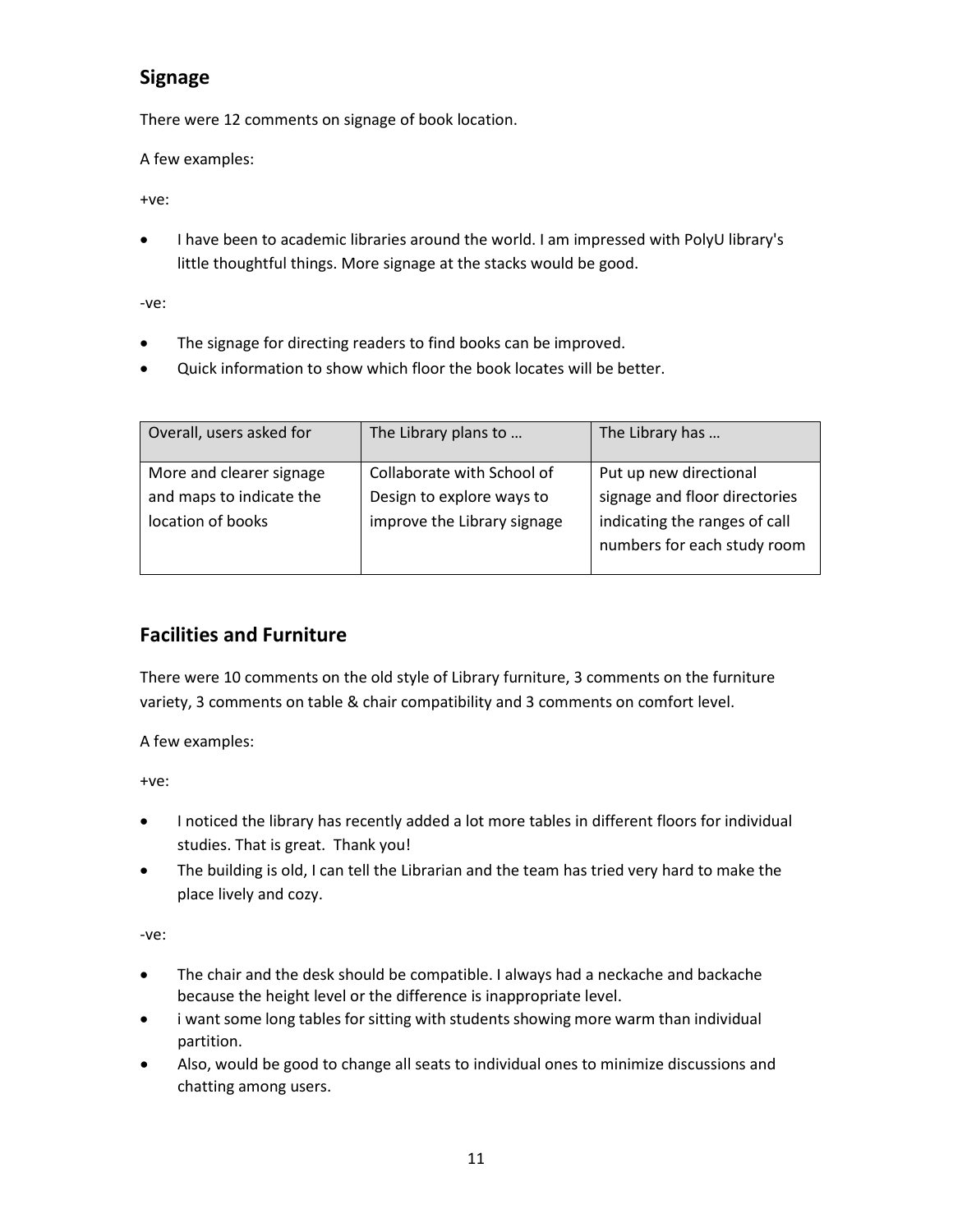| Overall, users asked for              | The Library plans to                                                                                                                                                                                                        | The Library has                                                                     |
|---------------------------------------|-----------------------------------------------------------------------------------------------------------------------------------------------------------------------------------------------------------------------------|-------------------------------------------------------------------------------------|
| Furniture upgrade                     | Upgrade the user space<br>$\qquad \qquad \blacksquare$<br>and furniture in 3/F MS<br>and G/F 24-hour Study<br>Centre very soon<br>Upgrade the furniture on<br>$\overline{a}$<br>other floors in the coming<br>academic year | Further upgraded the<br>furniture in 3/F REC and on<br>P/F                          |
| A larger variety of furniture         | Introduce a larger variety of<br>furniture in the area indicated<br>above                                                                                                                                                   | Provided different types of<br>furniture on P/F, 3/F REC and<br>G/F Discussion Zone |
| Compatibility of tables and<br>chairs | Replace chairs at other OPAC<br>stations with ergonomic<br>chairs                                                                                                                                                           | Acquired ergonomic chairs at<br>IT workstations to allow<br>height adjustment       |
| More comfortable furniture            | Consider comfort an<br>important factor when<br>selecting furniture in future                                                                                                                                               |                                                                                     |

## **Research Carrels**

There was 1 comment on the administration of research carrels, 6 comments on booking/loan policy and 4 comments on carrel sufficiency.

A few examples:

- more carrels for graduate students, smaller is okay,
- 5th floor should be rent on half day basis, not daily basis, to avoid the "nobody but occupied".
- I hope there could be some ways to prevent from seat occupation in research carrels. Some people just claim the carrel and leave it vacant during the whole period.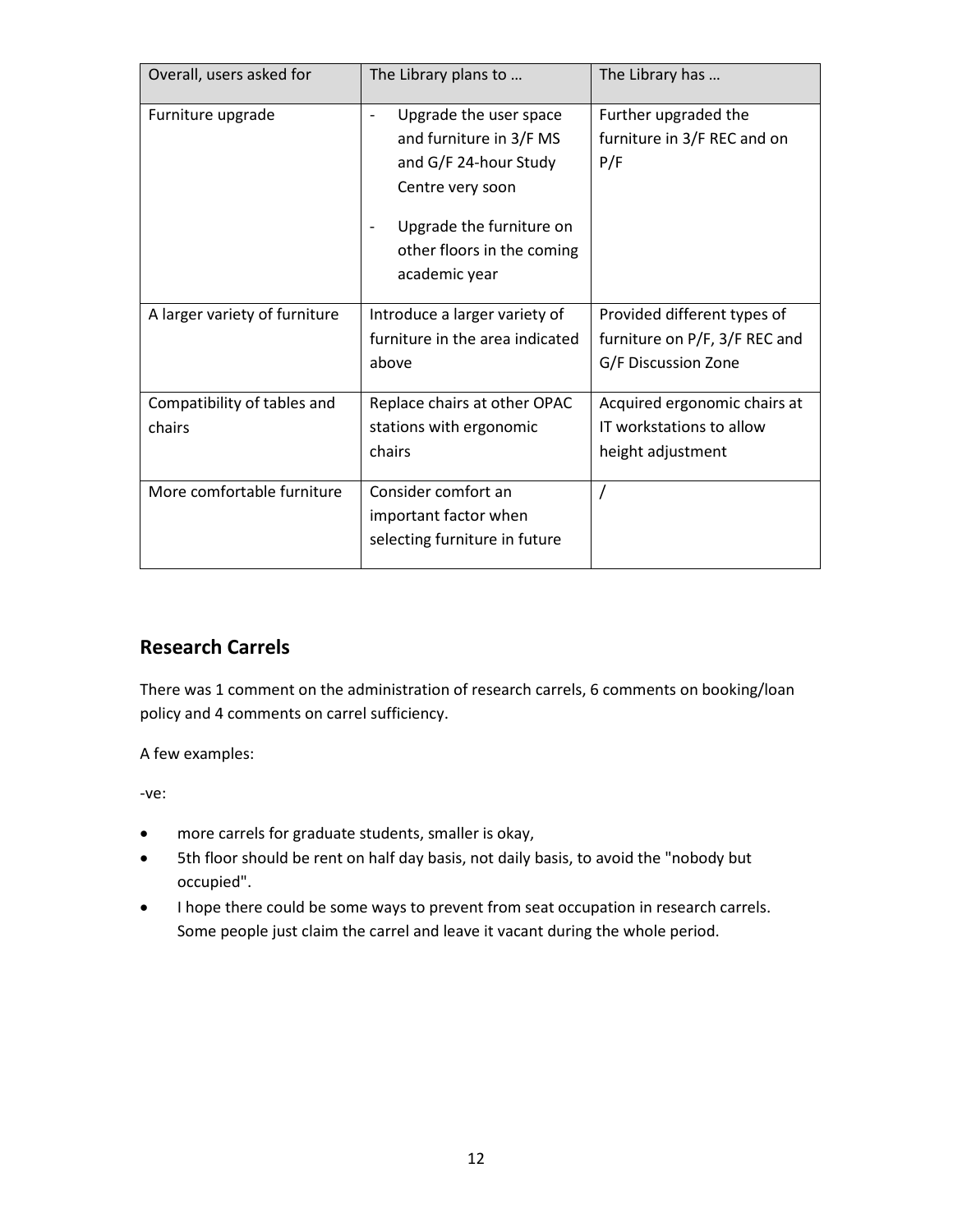| Overall, users asked for                                                                                                                         | The Library plans to                                                                                                                                                            | The Library has                                                                                                                   |
|--------------------------------------------------------------------------------------------------------------------------------------------------|---------------------------------------------------------------------------------------------------------------------------------------------------------------------------------|-----------------------------------------------------------------------------------------------------------------------------------|
| Better loan arrangement of<br>research carrels                                                                                                   | Increase the awareness of<br>users to check out the<br>research carrels key when<br>they are no longer in need                                                                  | Posted signage inside the<br>research carrels to remind<br>users checking out the<br>research carrels once finished<br>using them |
| Additional research carrels                                                                                                                      | Revamp the research carrels<br>on 4-5/F in future LER Project<br>when funding is available                                                                                      | Provided 85 research carrels<br>in 3/F REC and 53 carrels on 4-<br>5/F                                                            |
| Revised loan policy to allow<br>more bookings, shorter loan<br>period for 4-5/F research<br>carrels, more types of users<br>in using the carrels | Install smart card system<br>in all 4-5/F research<br>carrels and include them<br>in iBooking System for<br>advanced booking<br>Adjust the booking policy<br>to meet user needs | $\prime$                                                                                                                          |

# **LibCafe**

There were 7 comments on the size of area of LibCafe.

A few examples:

+ve:

- I like the service of LibCafe.
- I love the fact that I can have a coffee at the library.

- The area for the library cafe can be lager cuz it's quite hard to find a free seat in lib cafe.
- I think the space in library cafe should be expanded.

| Overall, users asked for     | The Library plans to         | The Library has |
|------------------------------|------------------------------|-----------------|
| Additional area allocated to | Explore the opportunities to |                 |
| LibCafe                      | allow drinks in restricted   |                 |
|                              | library area                 |                 |
|                              |                              |                 |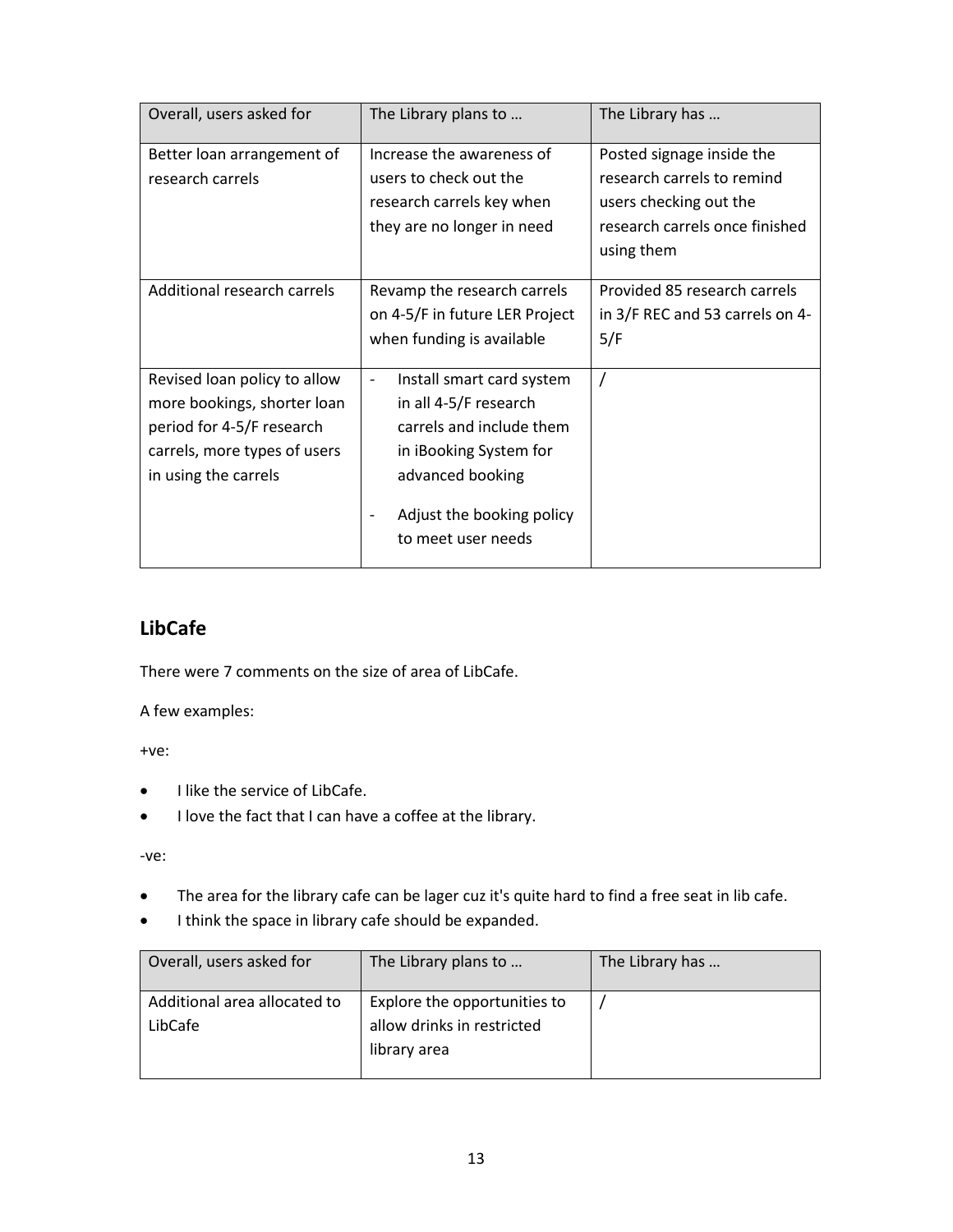# **Photocopying / Printer / Scanner Services**

There were 38 comments on printer provision, 30 comments on maintenance and repair service, 20 comments on printing quality, 15 comments on service quality, 11 comments on scanner provision, 9 comments on copier provision and 8 comments on paper consumption.

A few examples:

+ve:

- I like PolyU library because it provides me a good place to do research. I particularly like the printing services which is very user-friendly!
- Those scanner, photocopier and printer are in good performance and the price of using it is reasonable.
- I like PolyU library because it provides me a good place to do research. I particularly like the printing services which is very user-friendly!

- Perhaps photocopying could be centralized to one separate room in each library floor, the reason is photocopying could take quite a while and it could be noisy.
- The photocopiers should be confined in enclosed areas not to disturb the people studying.
- Another suggestion is to turn on the scanning functions in every photocopying machine, at least one to two in each floor. The free service certainly helps students to save money and save a lot of papers.

| Overall, users asked for                                    | The Library plans to                                                                                                                                                        | The Library has                                                                                                                |
|-------------------------------------------------------------|-----------------------------------------------------------------------------------------------------------------------------------------------------------------------------|--------------------------------------------------------------------------------------------------------------------------------|
| <b>Additional printers</b><br>Efficient maintenance service | Provide one network printer<br>in G/F Discussion Zone and in<br>the G/F 24-hour Study Centre<br>after its expansion<br>Upgrade the printers and<br>$\overline{\phantom{a}}$ | Provided 1-2 network printers<br>right next to the IT<br>workstations cluster in almost<br>all study rooms<br>Arranged regular |
|                                                             | Octopus card readers<br>Acquire a few more<br>Octopus card readers as<br>standby to temporary<br>replace the problem<br>readers                                             | maintenance for all public<br>printers                                                                                         |
| Better printing quality and<br>performance                  | Gradually replace the old<br>network printers in the Library                                                                                                                | Arranged a new printer model<br>for pilot test in 3/F REC                                                                      |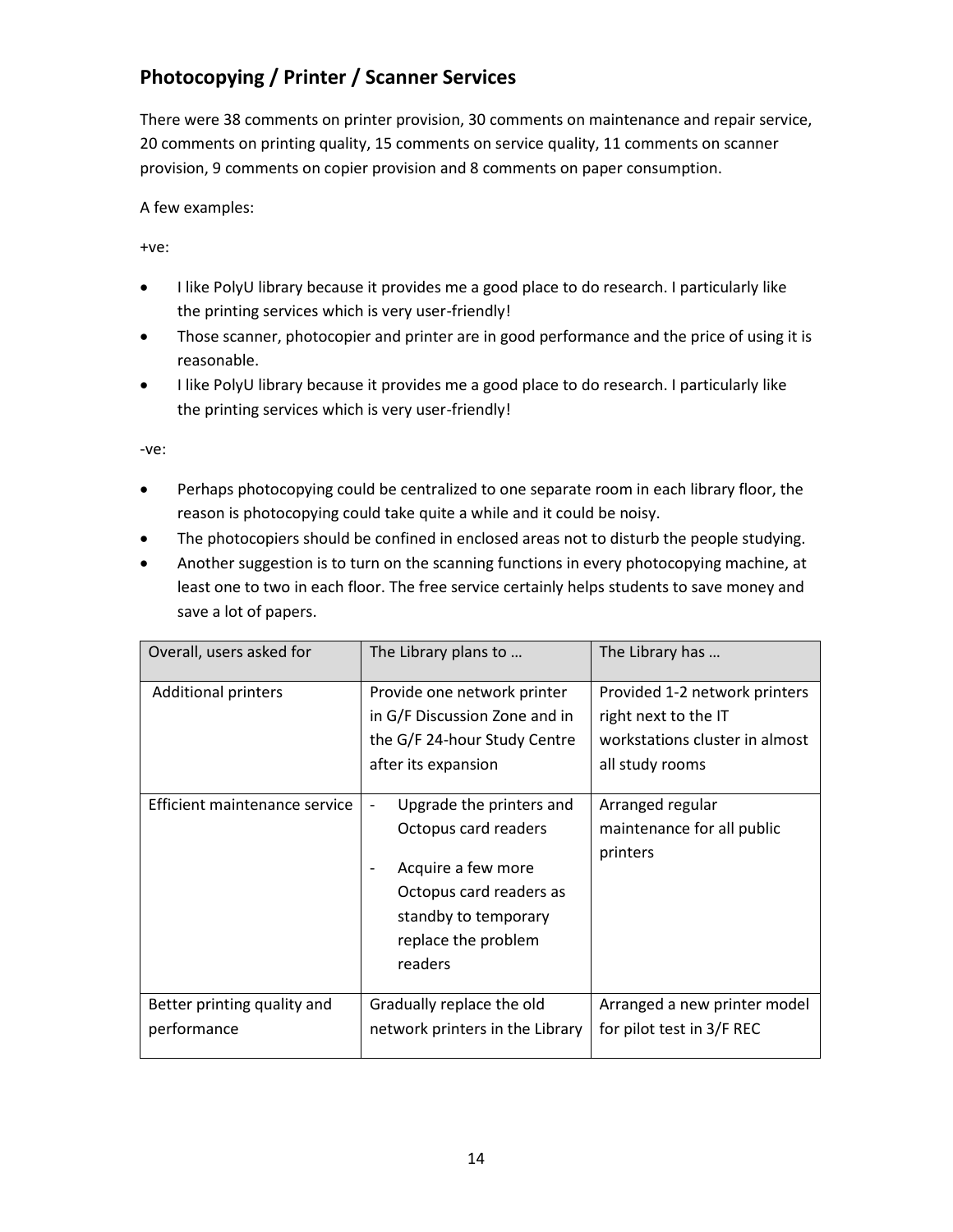| <b>Additional scanners</b>                | Explore the feasibility of<br>providing scanners on other<br>floors                                                                                                                      | Provided 5 high-speed colour<br>scanners in G/F Photocopying<br>Unit and 3/F REC and 2<br>desktop scanners with the<br>graphic PCs in 3/F REC |
|-------------------------------------------|------------------------------------------------------------------------------------------------------------------------------------------------------------------------------------------|-----------------------------------------------------------------------------------------------------------------------------------------------|
| Additional photocopiers                   | Re-arrange the distribution of<br>photocopiers on each floor for<br>easier access and service<br>support while reducing the<br>number of photocopiers in<br>view of the declining demand | Provided over 20<br>photocopiers in the Library                                                                                               |
| Better instructions on use of<br>printers | Further enhance the quick<br>guide on the use of printers                                                                                                                                | Provided quick guide on<br>$\overline{\phantom{a}}$<br>printer use<br>Staff support is available<br>in G/F Photocopying Unit                  |

#### **On Systems Support & IT Provision**

#### **Library Homepage**

There were 4 comments on the design of the homepage, 3 comments on the content of the homepage.

A few examples:

+ve:

• The online searching tools are very helpful, simple and straightforward.

- Make the website more organized.
- Don't change the layout of the front page of the library website without good reasons. It takes time to familiarize with the location of the portlets.
- Some links are difficult to find the content.
- Providing one click service in video or word about the introduction of library service in the homepage of library website would be decreased the using of enquiry in front desk. That may improve the effective for other service such as the book re-dock as well.

| Overall, users asked for | The Library plans to                                             | The Library has                                                      |
|--------------------------|------------------------------------------------------------------|----------------------------------------------------------------------|
| Simple and organized     | Revamp the Library                                               | Regrouped the content                                                |
| homepage interface       | Homepage to make it more<br>straightforward and easier to<br>use | categories and presented<br>more popular topics on the<br>front page |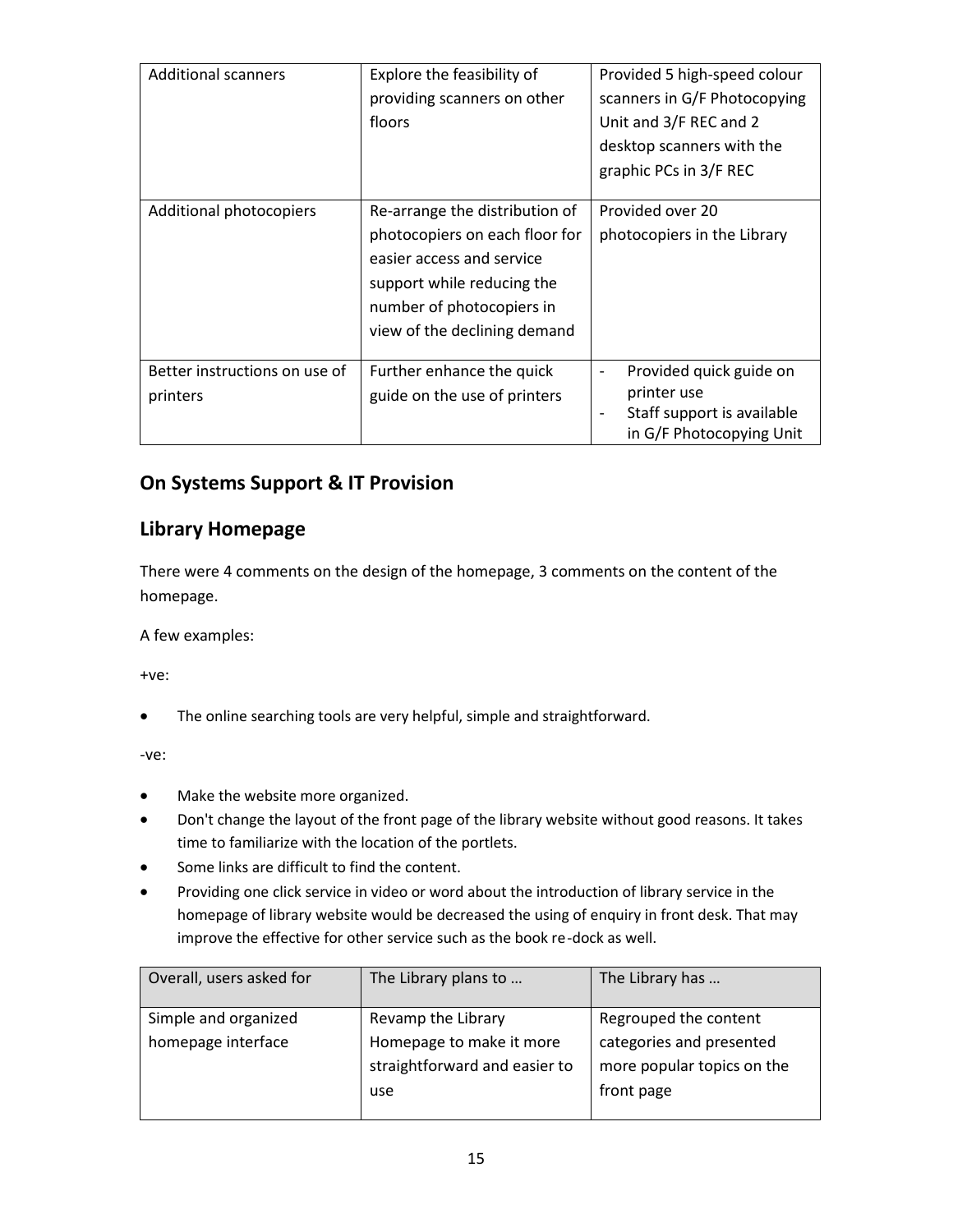| An one-click online     | Redesign the virtual         | Developed online assistance  |
|-------------------------|------------------------------|------------------------------|
| introduction of library | orientation and how-to video | such as topical and research |
| service on the homepage |                              | guides, virtual orientation, |
|                         |                              | and how-to videos            |
|                         |                              |                              |

#### **Library Records**

There were 9 comments on problem of retrieval, 3 comments on coverage of database, 8 comments on search functions and 1 comment on reservation of subject reference books.

A few examples:

+ve:

• The online searching tools are very helpful, simple and straightforward.

- I find that some hyperlinks of some Chinese articles or e-books are broken, we cannot access through them. I hope this situation can be developed.
- There also some journals that can be found via other searching engine (Google scholar) are not covered by the library's searching engine.
- It would be better if the library system shown Chinese words instead of pinyin for the title of Chinese books.
- Provide reserve book of subject's main reference
- Can have much more detail contents regarding the book content as much as possible
- Video searching is still not user-friendly such as lacking of photos, name of Chinese film. Please upgrade and enhance the service.

| Overall, users asked for      | The Library plans to           | The Library has              |
|-------------------------------|--------------------------------|------------------------------|
| Reliable and updated          | Check with the service         | Reported broken links to the |
| hyperlinks to the e-resources | providers on the validity of   | vendors from time to time    |
|                               | links                          |                              |
|                               |                                |                              |
| Better search platform that   | Explore a better way in        | Fine-tuned the e-journal     |
| can help to find required     | presenting the search results. | holdings in the              |
| materials                     |                                | knowledgebase of OneSearch   |
|                               |                                |                              |
| New functions, e.g. saving    | Work on new search functions   |                              |
| our search preferences        |                                |                              |
|                               |                                |                              |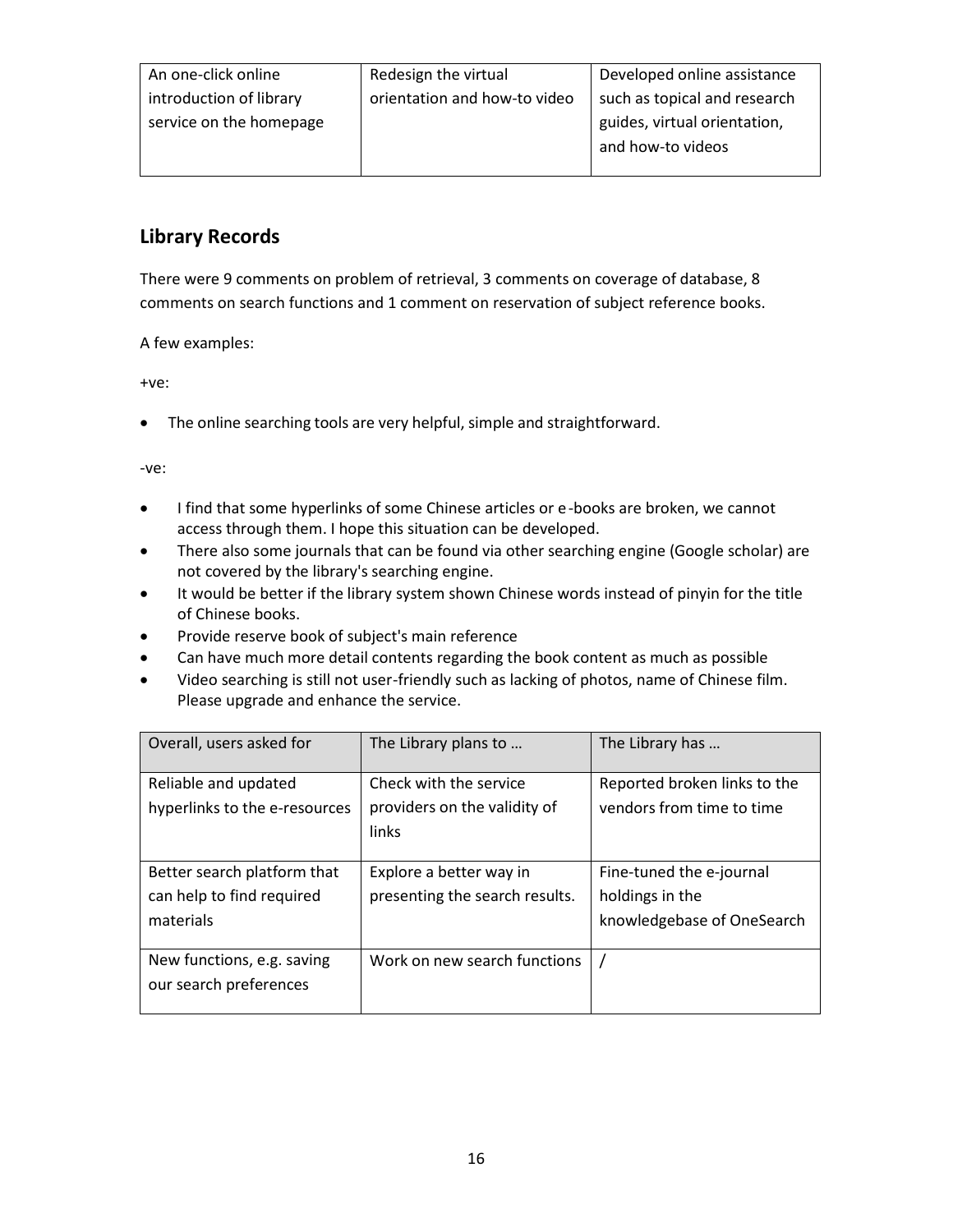| Display of Chinese titles of | Work on the possibility of      | Presented Chinese titles in      |
|------------------------------|---------------------------------|----------------------------------|
| the Chinese books and other  | displaying the title of Chinese | result display with searches by  |
| resources                    | books/other resources in both   | any index fields in both Classic |
|                              | pinyin and Chinese characters   | Catalogue and OneSearch          |
|                              |                                 |                                  |
| More details of books and    | Work on what details of the     |                                  |
| other resources to be put up | resources are to be displayed,  |                                  |
| in the search results        | e.g. table of contents, on      |                                  |
|                              | which floor to be found         |                                  |
|                              |                                 |                                  |

#### **myRecord**

There were2 comments on myRecord.

A few examples:

-ve:

- can myRecord combine with eStudent/Blackboard account? we always cannot remember our pin number and then we cannot use the computer in the library easily.
- It will be useful to store the borrowing record, so the users can trace back the book already read.

| Overall, users asked for                                                                             | The Library plans to | The Library has                                                                                                                            |
|------------------------------------------------------------------------------------------------------|----------------------|--------------------------------------------------------------------------------------------------------------------------------------------|
| Same login account and<br>password in myRecord as<br>those in Blackboard or other<br>PolyU platforms |                      | Been preparing for adopting<br>ITS' E-Authentication Security<br>Framework to achieve a<br>federated identity<br>management infrastructure |
| Borrowing history in<br>myRecord                                                                     |                      | Provided borrowing history in<br>myRecord which users can<br>decide whether to opt in or<br>out                                            |

#### **OneSearch**

There were 18 comments on search results in OneSearch.

A few examples: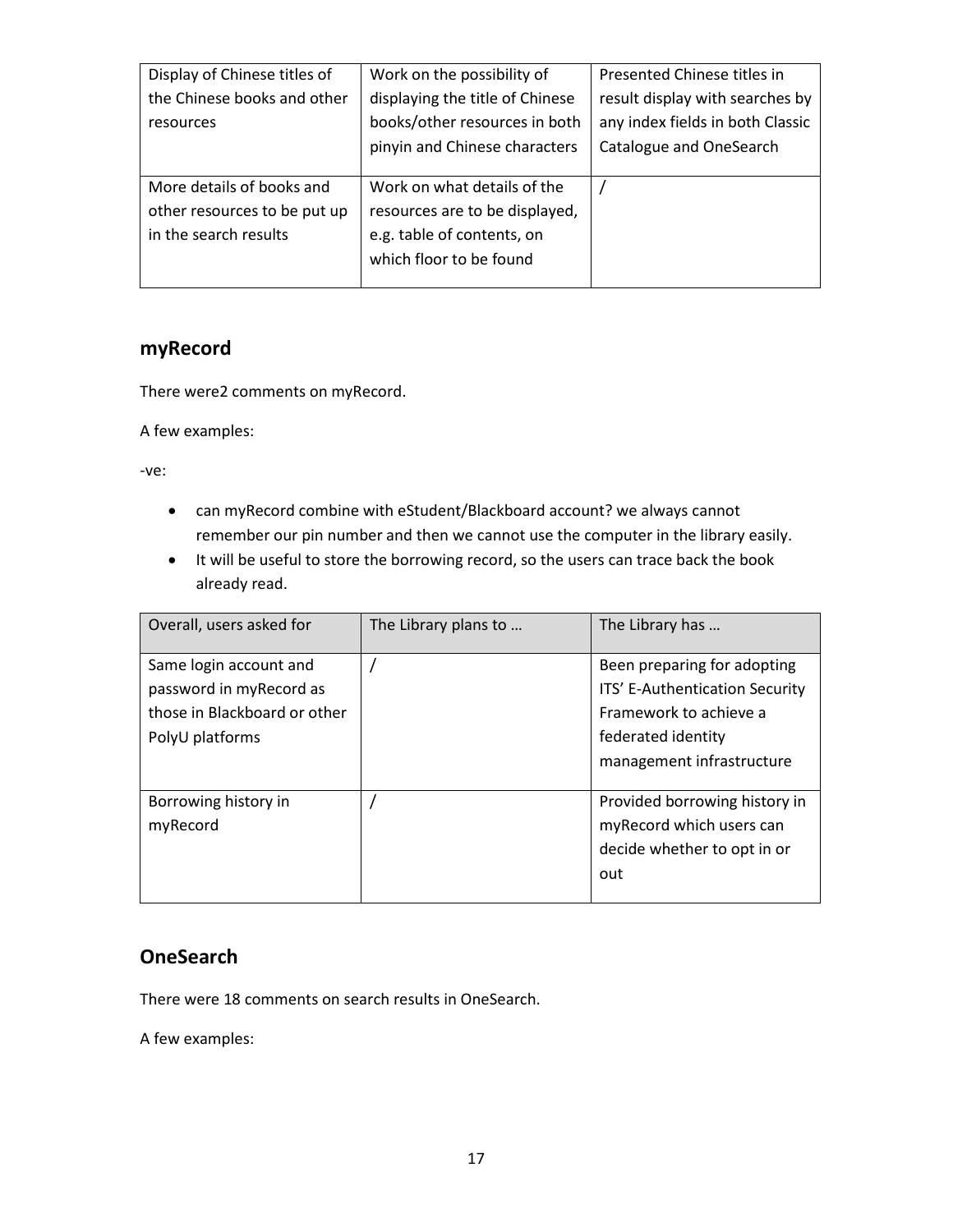+ve:

• I personally think that the current library service provision is basically satisfying, especially the new onesearch system which has much improved compared to the previous version.

-ve:

• It will be great if I can find the essays in the journals by just typing the keywords. Now, I use Google scholar to search the materials, and then find the journal in OneSearch. I just think this can be simplified. (Or maybe just because I don't know how to search efficiently)

| Overall, users asked for   | The Library plans to        | The Library has                |
|----------------------------|-----------------------------|--------------------------------|
| Relevant search results in | Further explore ways to     | Fine-tuned the relevancy level |
| OneSearch                  | enhance the search function | in Primo                       |

#### **iBooking**

There were 10 comments on loan period, 2 comments on coverage and 1 comment on system availability.

A few examples:

+ve:

• Very user friendly to book computers online.

-ve:

• Booking of computer lasting ONLY 2 hours is too short. Other students abuse the booking system by log-in using others' passwords. Grateful if the library could consider extending session booking of computer to 3 hours or more.

| Overall, users asked for                                | The Library plans to                                                                                             | The Library has                                                     |
|---------------------------------------------------------|------------------------------------------------------------------------------------------------------------------|---------------------------------------------------------------------|
| Longer loan period for PC                               | Explore the feasibility and<br>impact of extending the PC<br>loan period to 3 hours                              | Allowed users to extend their<br>PC booking if nobody is<br>waiting |
| Online booking (iBooking) for<br>4-5/F Research Carrels | Explore the feasibility of<br>installing smart card system<br>and applying iBooking to<br>those Research Carrels |                                                                     |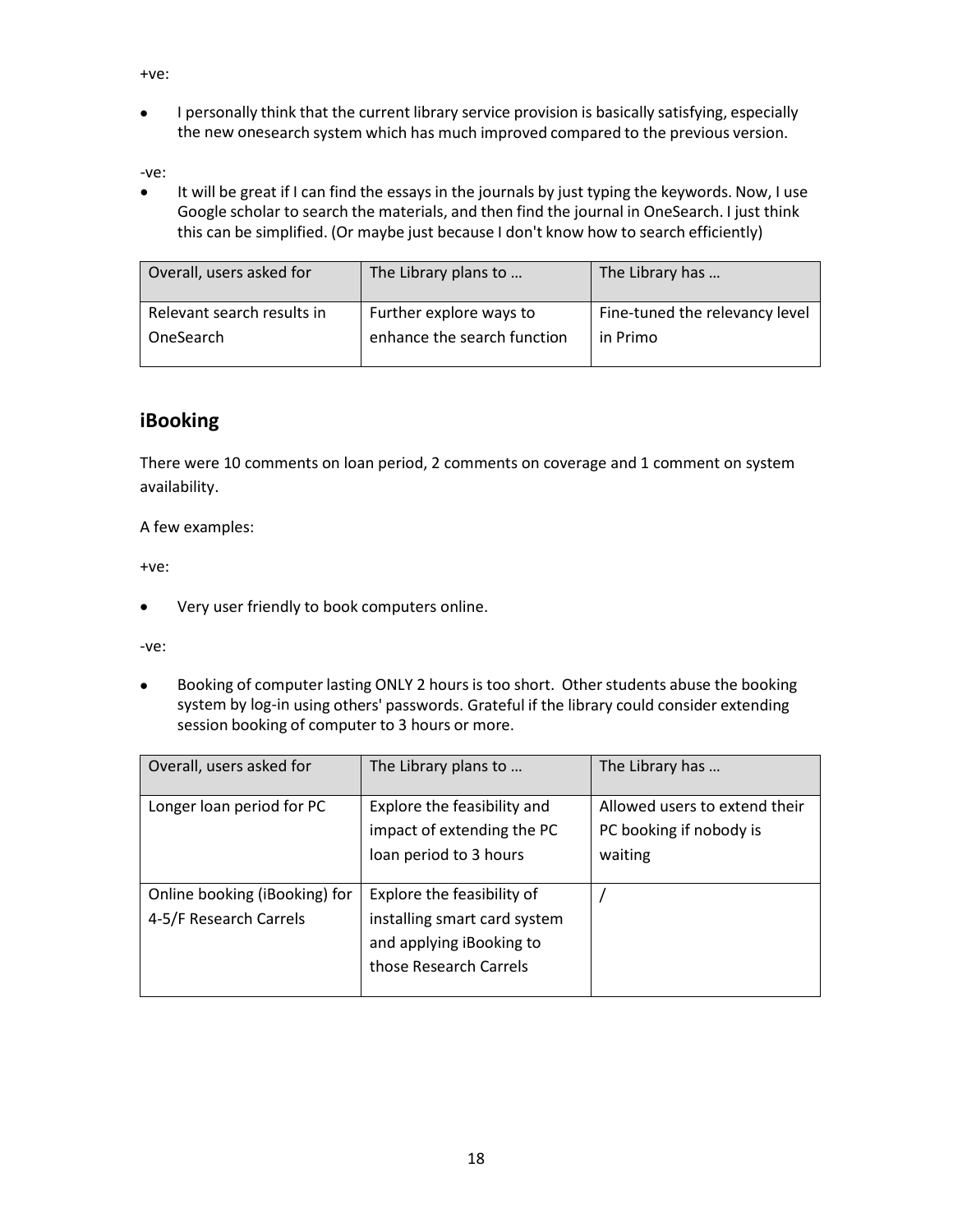## **Remote Access / Wi-Fi**

There were21 comments on stability of Wi-Fi connection, 5 comments on user eligibility and 1 comment on connection problem to Eduroam.

A few examples:

+ve:

• appreciated that there is a wifi printer service.

-ve:

- The wifi access of some points in the library, e.g. the individual cubicle of higher floors is pretty weak.
- The wireless for internet needs to be improved. Sometimes the internet is cut off for no reason for several minutes, esp. in the busy afternoons.
- WiFi service does not offer to Alumni whose are eligible library's users. Please upgrade and enhance the service to achieve the equality for all users.

| Overall, users asked for                               | The Library plans to                                                                                               | The Library has                                                                                                                  |
|--------------------------------------------------------|--------------------------------------------------------------------------------------------------------------------|----------------------------------------------------------------------------------------------------------------------------------|
| Stable Wi-Fi connection in all<br>areas of the Library | Upgrade AP equipment of all<br>remaining areas before the<br>new academic year and add<br>more APs where necessary | Upgraded the Wi-Fi AP<br>equipment on 3/F REC and<br>P/F for better coverage and<br>stronger signal with the<br>support from ITS |

## **Computers / Notebook PCs / Mac**

There were 33 comments on sufficiency of computers, 19 comments on PC upgrade, 10 comments on software upgrade or Chinese input method installation, 2 comments on PC cleanliness and maintenance, 2 comments on installation PCs in group rooms or research carrels and 2 comments on PC login.

A few examples:

+ve:

- It's very good that all the computers are updated this year, so we can edit the Words, Powerpoint and Excel here.
- There are sufficient numbers of laptops. Good!
- Working stations on 3/F are nice, but seats are less.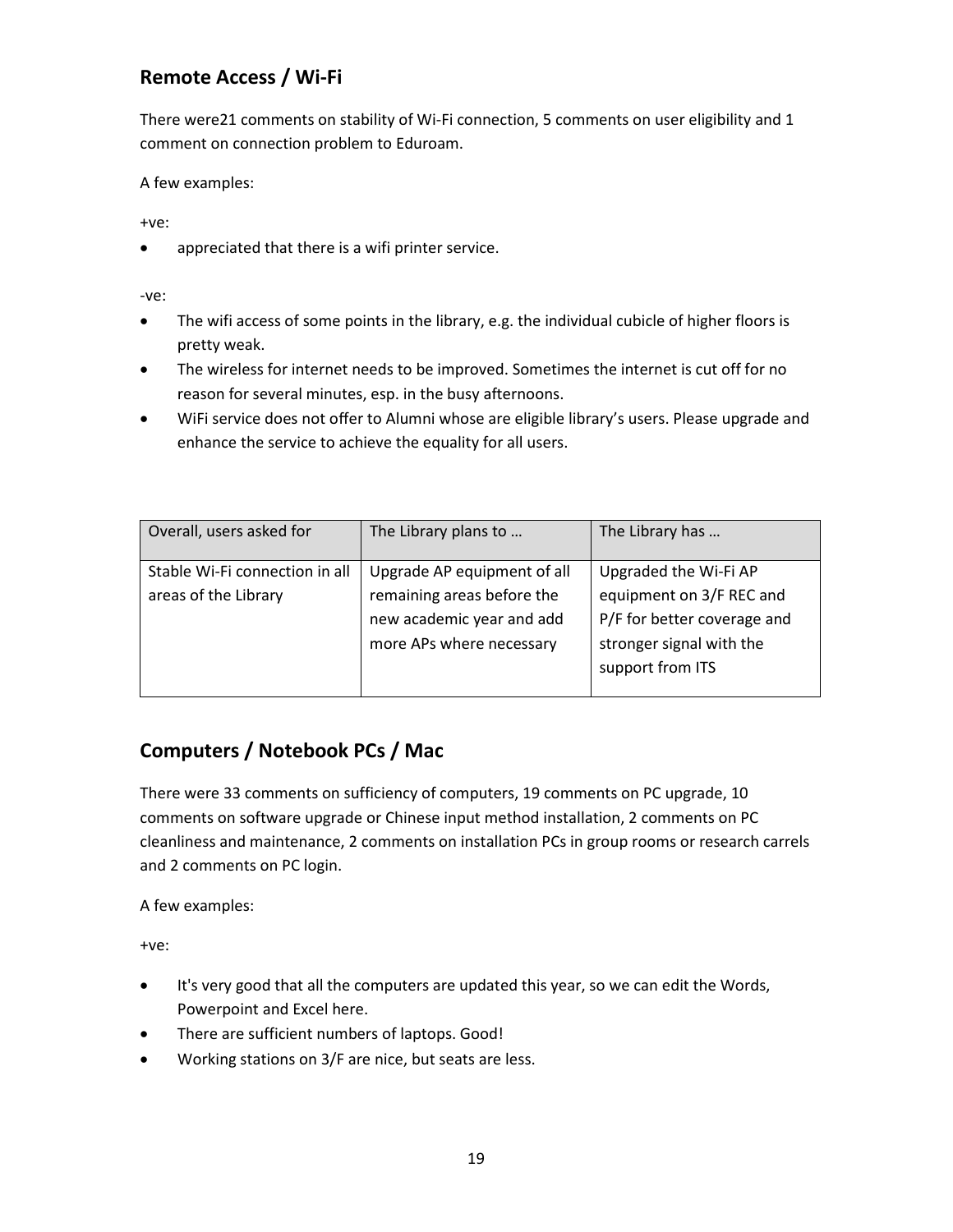- Printers and computers are not sufficient
- Computers located on the 3/F DVD areas are too limited. The space is not enough especially in A1-A11 areas, and B zone areas.
- I think the computers in the library could be renewed as most of the computers are working too slow.
- The library can add some common simplified Chinese input method to the library computer!

| Overall, users asked for                                                        | The Library plans to                                                                                                                                                                                                                                                                                                                                                              | The Library has                                                                                                                                                                                                            |
|---------------------------------------------------------------------------------|-----------------------------------------------------------------------------------------------------------------------------------------------------------------------------------------------------------------------------------------------------------------------------------------------------------------------------------------------------------------------------------|----------------------------------------------------------------------------------------------------------------------------------------------------------------------------------------------------------------------------|
| More PCs                                                                        | Provide notebook PCs in<br>$\overline{a}$<br>all group discussion rooms<br>after the renovation and<br>to re-allocate some low-<br>use standing PC<br>workstations for other<br>purposes.<br>Notebook PC loan service<br>is being planned to lend<br>notebooks and Macbooks<br>to users for supporting<br>group discussion user<br>within the Library in the<br>new academic year | Provided nearly 420<br>$\overline{a}$<br>public PCs in the Library<br>Opened Teaching &<br>$\overline{a}$<br>Learning Labs with 69<br>notebooks to user for self-<br>study when not being<br>occupied by Library<br>events |
| PC upgrade                                                                      | Upgrade 83 public PCs in<br>coming academic year and<br>provide dual monitors for<br>selective PCs in REC IT Lounge                                                                                                                                                                                                                                                               | Conducted PC upgrade almost<br>every year according to the PC<br>replacement cycle and 45<br>public PCs have been<br>upgraded in 2013/14                                                                                   |
| <b>Additional Chinese input</b><br>methods                                      | Install Sogou input method in<br>all public PCs within this<br>summer and to explore the<br>feasibility of installing more<br>popular Chinese input method<br>in public PCs                                                                                                                                                                                                       | Provided different Chinese<br>input methods, such as Q9<br>input method, Sogou input<br>method, etc. in all or selected<br>PCs                                                                                             |
| Full version of Microsoft<br>Office and video editing<br>software in public PCs | Install video editing software<br>in the graphic PCs in 3/F MS<br>after the renovation                                                                                                                                                                                                                                                                                            | Installed full version of MS<br>Office in all public PCs while<br>some PCs supporting graphic<br>design are also provided with<br>Adobe graphic software                                                                   |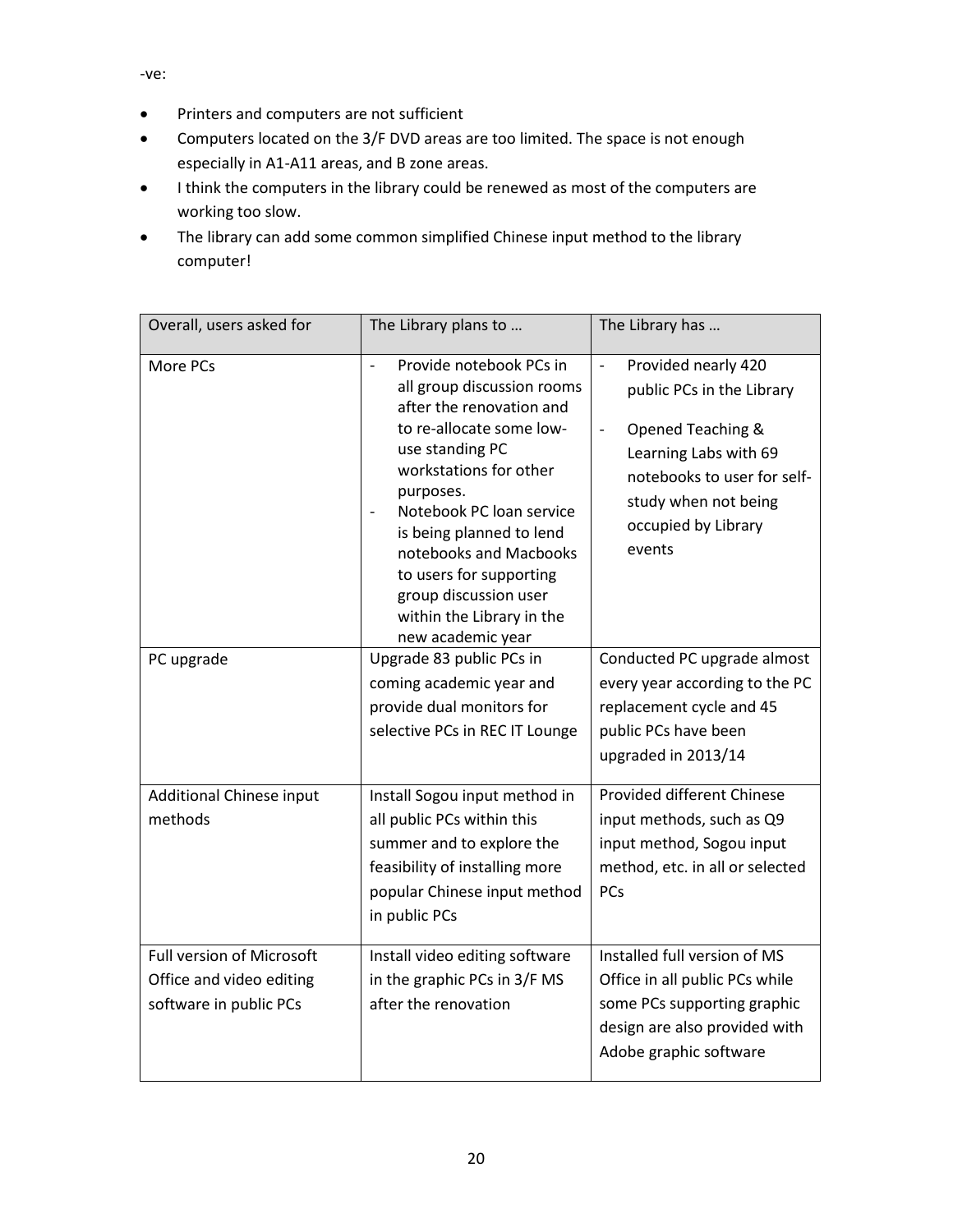## **Regulations and Policies**

There were 27 comments on extended opening hours.

A few examples:

-ve:

- Will be prefect if service hours can be extended.
- On Sunday, please consider to open at morning. And in each end of semesters, please consider opening the whole library for 24 hours.

| Overall, users asked for | The Library plans to                                                         | The Library has                                                                                                                                       |
|--------------------------|------------------------------------------------------------------------------|-------------------------------------------------------------------------------------------------------------------------------------------------------|
| Longer opening hours     | Continue to monitor the daily<br>access rate and review the<br>opening hours | Provided the longest service<br>hours among UGC libraries<br>and kept open from 08:30-<br>23:00 on Sundays and public<br>holidays during exam periods |
|                          |                                                                              |                                                                                                                                                       |

## **Alumni Privileges**

There were 9 comments on Wi-Fi service for alumni, 9 comments on Wi-Fi service, 11 comments on off-campus access of e-resources.

A few examples:

+ve:

- Library staffs including security are generally polite & nice & helpful.
- I am glad that the opening hours. Not possible back in Singapore.

-ve:

- The subscription fee is too high compare with other local universities
- I would strongly request the Library to provide free Wi-Fi service that can be accessible to those graduates or alumni of the PolyU while they are working in the library.

•

| Overall, users asked for                   | The Library plans to                                                                                             | The Library has                                                                     |
|--------------------------------------------|------------------------------------------------------------------------------------------------------------------|-------------------------------------------------------------------------------------|
| Reduced annual fee of<br>alumni membership | Collaborate with AADO to<br>provide discount to<br>Federation of PolyU Alumni<br><b>Associations Cardholders</b> | Provided a new alumni<br>membership of off-campus<br>access of selected e-resources |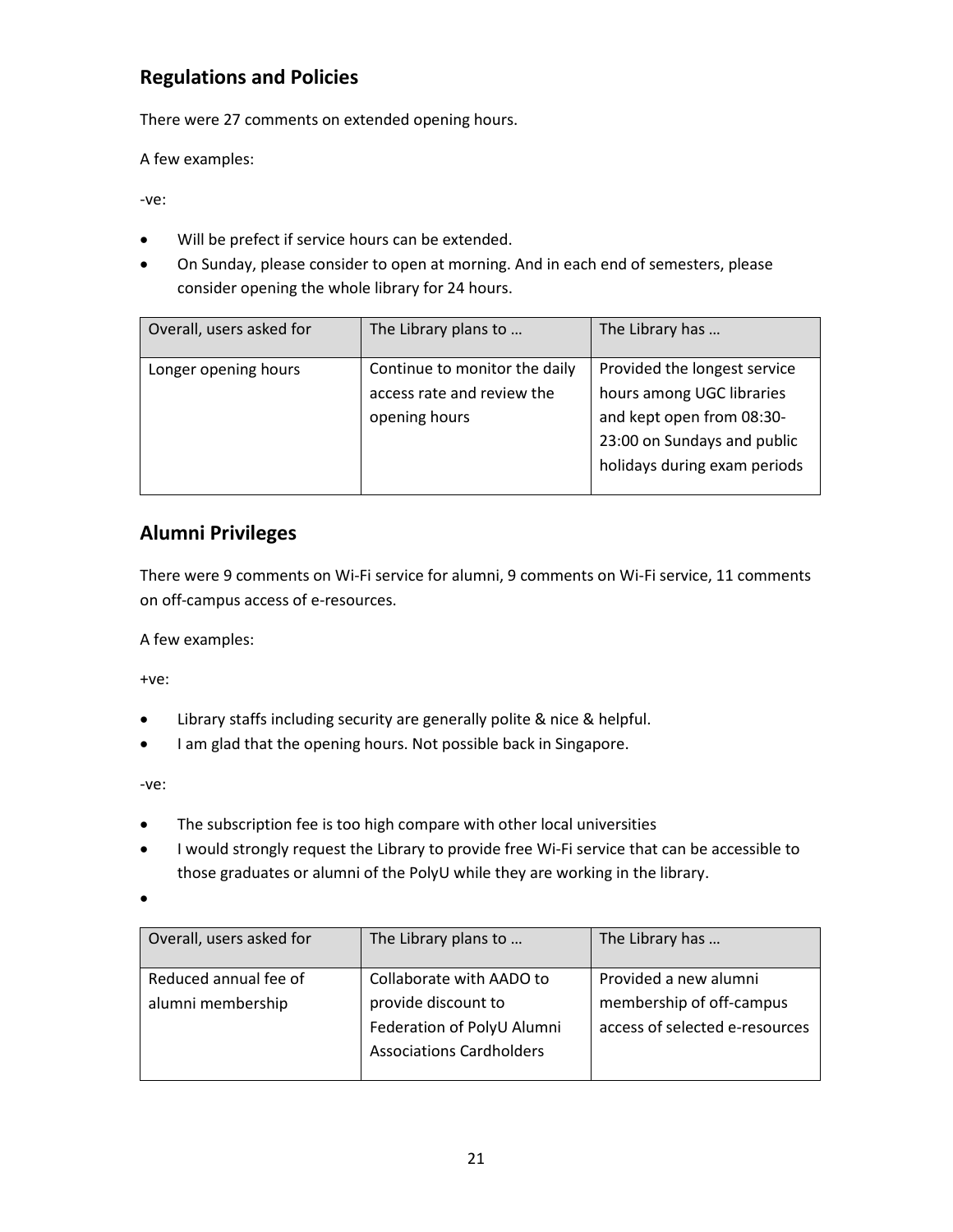| Wi-Fi service for alumni use | Continue to liaise with ITS on | Provided Wi-Fi service for    |
|------------------------------|--------------------------------|-------------------------------|
|                              | opportunities to extend Wi-Fi  | PolyU graduates who have      |
|                              | service for all alumni         | completed their UGC-funded    |
|                              |                                | study programmes on or after  |
|                              |                                | 11 April 2011                 |
|                              |                                |                               |
| More off-campus accessible   | Continue to negotiate with     | Provided remote access to e-  |
| e-resources                  | vendors/publishers to          | resources for all PolyU staff |
|                              | advance alumni's remote        | and students                  |
|                              | access of e-resources          |                               |
|                              |                                |                               |

## **Loan Policy**

There were 6 comments on HKALL, 6 comments on loan period of reserve books, 2 comments on loan period of Kindle.

A few examples:

+ve:

- The part I love most is that I can also borrow books from other university libraries though our library and get them delivered to me. Fantastic!
- Due Date Reminder from library is useful.

- It will be better if the library can prolong the time to borrow the books in the reserve collection.
- Suggest to have more Kindle for loan, and longer loan period for Kindle, at least 14 days, 7 days are too short to complete a fiction during semester.

| Overall, users asked for      | The Library plans to         | The Library has                 |
|-------------------------------|------------------------------|---------------------------------|
| Longer loan period of         | Monitor the usage of reserve | Introduced 7-day loan copies    |
| reserve books                 | books and review the loan    | of reserve books to allow       |
|                               | policy as necessary          | longer loan period              |
|                               |                              |                                 |
| More Loan quota and           | Continue to collaborate with | Increased the hold quota so     |
| extended loan period of       | other UGC libraries to       | that eligible users can reserve |
| <b>HKALL</b> items            | improve HKALL service        | more HKALL books                |
|                               |                              |                                 |
| Longer loan period of Kindles | Review the loan period and   | Provided renewal service for    |
|                               | usage of Kindles             | Kindle if it is not being       |
|                               |                              | requested by other users        |
|                               |                              |                                 |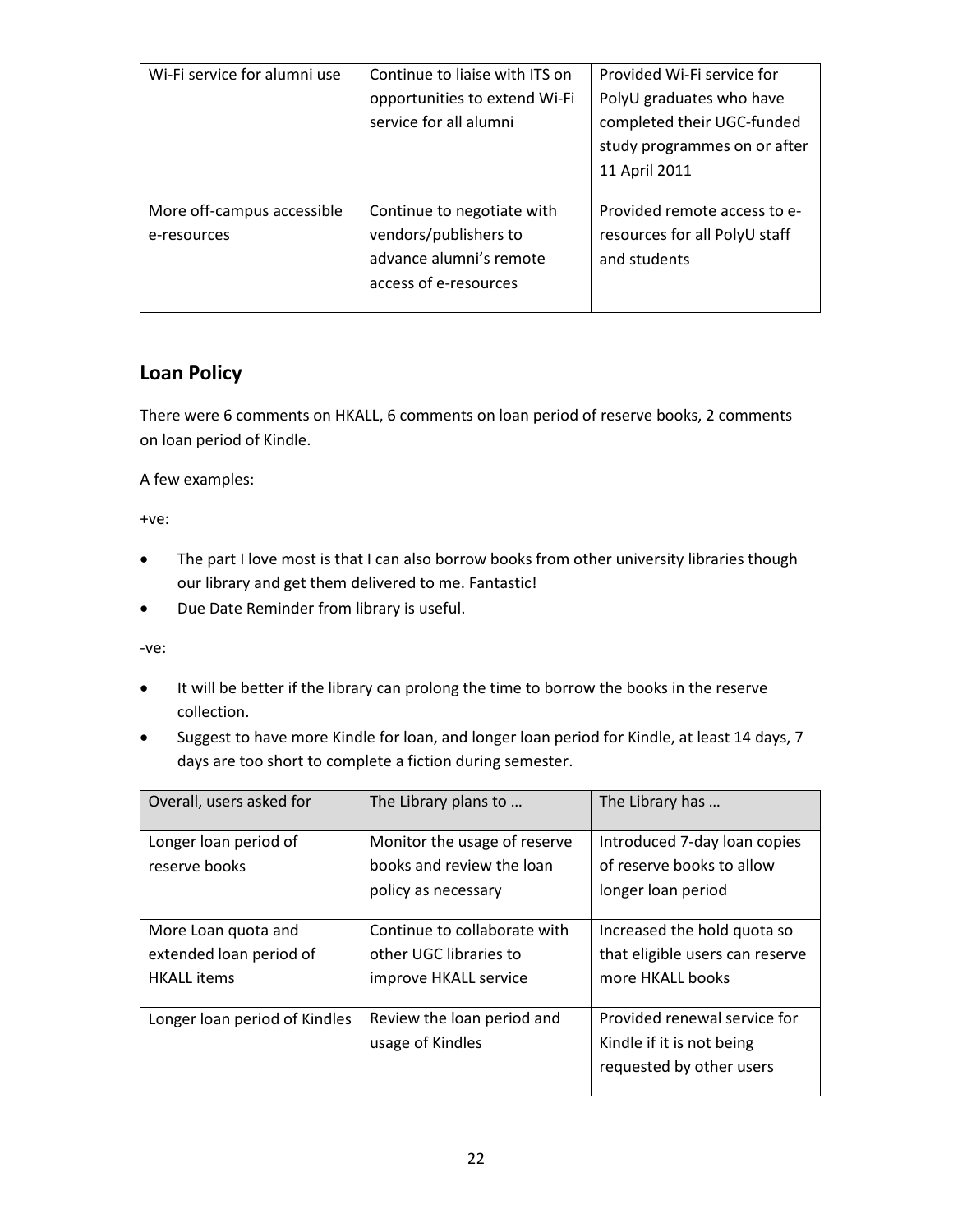# **Collection**

There were 214 comments on Library collections. Around 64% suggested the Library to acquire more books, e-books, journals, newspapers, databases and Chinese titles. Patrons mentioned the collection should be strengthened in the following subject areas: design, history, literature, philosophy, psychology, music, language, humanity, general education, Chinese culture, cookery, and health-related disciplines. 14% of the comments were related to more textbooks and course related reference books.

A few examples:

+ve:

- I am satisfied with the updated providing of Fashion trend book such as Peclers Paris. This really helps my studying since fashion design always requires updated information and sources.
- When compared to other university library, PYK library is a very comprehensive information centre. Many databases can be accessed and books are very updated as well.
- The library is continuing purchasing a lot of new books that I like the most.
- It would be a nice idea to regularly take recommendations from students or staff about any titles (books,etc.) that they would like to see added to the library collections.

- I hope more Chinese books would be brought in to satisfy most people's needs to read in their mother language.
- There are many books which have only one version and no electronic version in the library, so i suggest our library to buy important books, like textbooks or important reference books for more than one copy, and add electronic version on the website available for more students.

| Overall, users asked for                                                                                    | The Library plans to                                                                                                                                                                                                                                                                                                                                                                                                                       | The Library has                                                                                                                                                                                                     |
|-------------------------------------------------------------------------------------------------------------|--------------------------------------------------------------------------------------------------------------------------------------------------------------------------------------------------------------------------------------------------------------------------------------------------------------------------------------------------------------------------------------------------------------------------------------------|---------------------------------------------------------------------------------------------------------------------------------------------------------------------------------------------------------------------|
| More library resources, such<br>as books, e-books, journals,<br>newspapers, databases and<br>Chinese titles | Purchase more Chinese<br>$\overline{\phantom{a}}$<br>e-books from various<br>sources<br>Source more new book<br>$\overline{\phantom{a}}$<br>catalogues<br>Continue to fine-tune<br>$\overline{\phantom{a}}$<br>YBP profiles to include<br>more new books<br>Encourage faculty staff<br>$\overline{\phantom{a}}$<br>to recommend new<br>books<br>Keep reviewing new<br>$\overline{\phantom{a}}$<br>recommendations<br>suggested by students | Allowed faculty staff and<br>$\qquad \qquad -$<br>students to make new<br>recommendations<br>Subscribed new journals<br>$\overline{\phantom{a}}$<br>and databases<br>requested by Faculty<br>staff if budget allows |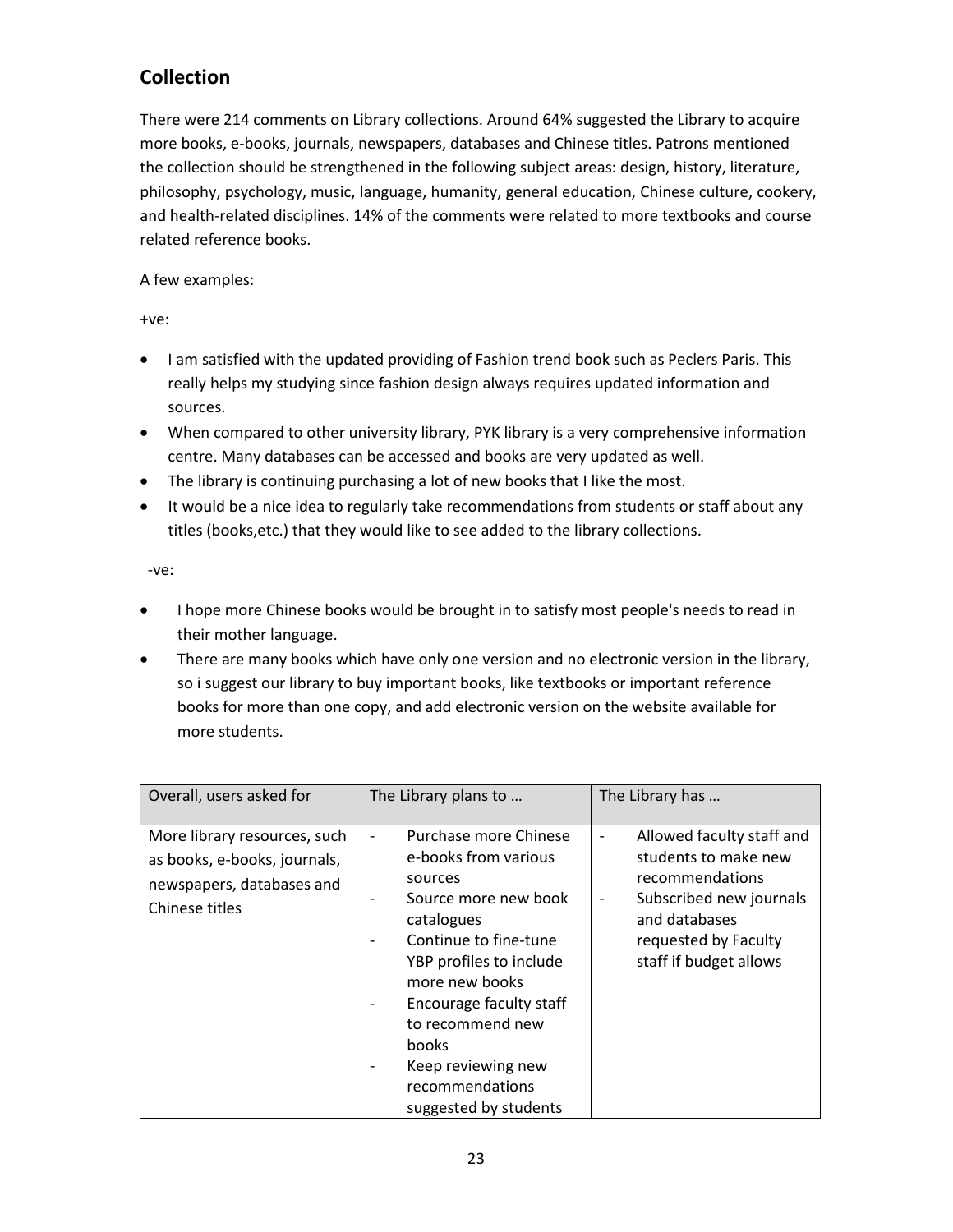|                                                          | and other users                                                                                                                                                                         |                                                                                                                                                                          |
|----------------------------------------------------------|-----------------------------------------------------------------------------------------------------------------------------------------------------------------------------------------|--------------------------------------------------------------------------------------------------------------------------------------------------------------------------|
| More copies of textbooks                                 | Acquire e-versions of<br>$\overline{\phantom{0}}$<br>highly-demanded<br><b>Reserve Books</b><br>Contact faculty staff to<br>get more title lists of<br>textbooks and reference<br>books | Acquired more textbook<br>titles to support<br>undergraduate degree<br>curriculum via Course<br>Readings exercise<br>Implemented the e-<br>preferred policy for<br>books |
| Participation in<br>recommending books to the<br>Library | Promote "Suggest a Purchase"<br>service to staff and students                                                                                                                           | Welcomed all students and<br>faculty staff to recommend<br>books and AV materials                                                                                        |
|                                                          |                                                                                                                                                                                         |                                                                                                                                                                          |

#### **Noise and Seat Reservation**

There were 31 comments on occupied seats by unattended items, 2 comments on noise.

A few examples:

-ve:

- Too many students occupied self-study seat but they are not using it.
- Sometimes people are very noisy.

| Overall, users asked for     | The Library plans to                                                                                                                                                                                   | The Library has                                                                                                                                                               |
|------------------------------|--------------------------------------------------------------------------------------------------------------------------------------------------------------------------------------------------------|-------------------------------------------------------------------------------------------------------------------------------------------------------------------------------|
| Controlling seat reservation | Increase the awareness<br>$\qquad \qquad -$<br>of library users not to<br>leave their belongings<br>unattended<br>Increase staff patrol to<br>$\qquad \qquad \blacksquare$<br>prevent seat reservation | Implemented anti-seat<br>$\overline{a}$<br>reservation policy during<br>Exam periods<br>Removed any<br>unattended belongings<br>when seat reservation is<br>reported by users |
| Better noise control         | Continue to remind staff to<br>minimize the noise made<br>when they are patrolling,<br>shelving and working in<br>between bookshelves                                                                  | Opened up more designated<br>areas for discussion, such as<br>24-Hour Study Centre,<br>Discussion Zone, Research<br>Lounge and group discussion<br>rooms in Media Services    |

## **Shelving / Locating Library Materials**

There were 9 comments on difficulties in finding books on shelf.

A few examples: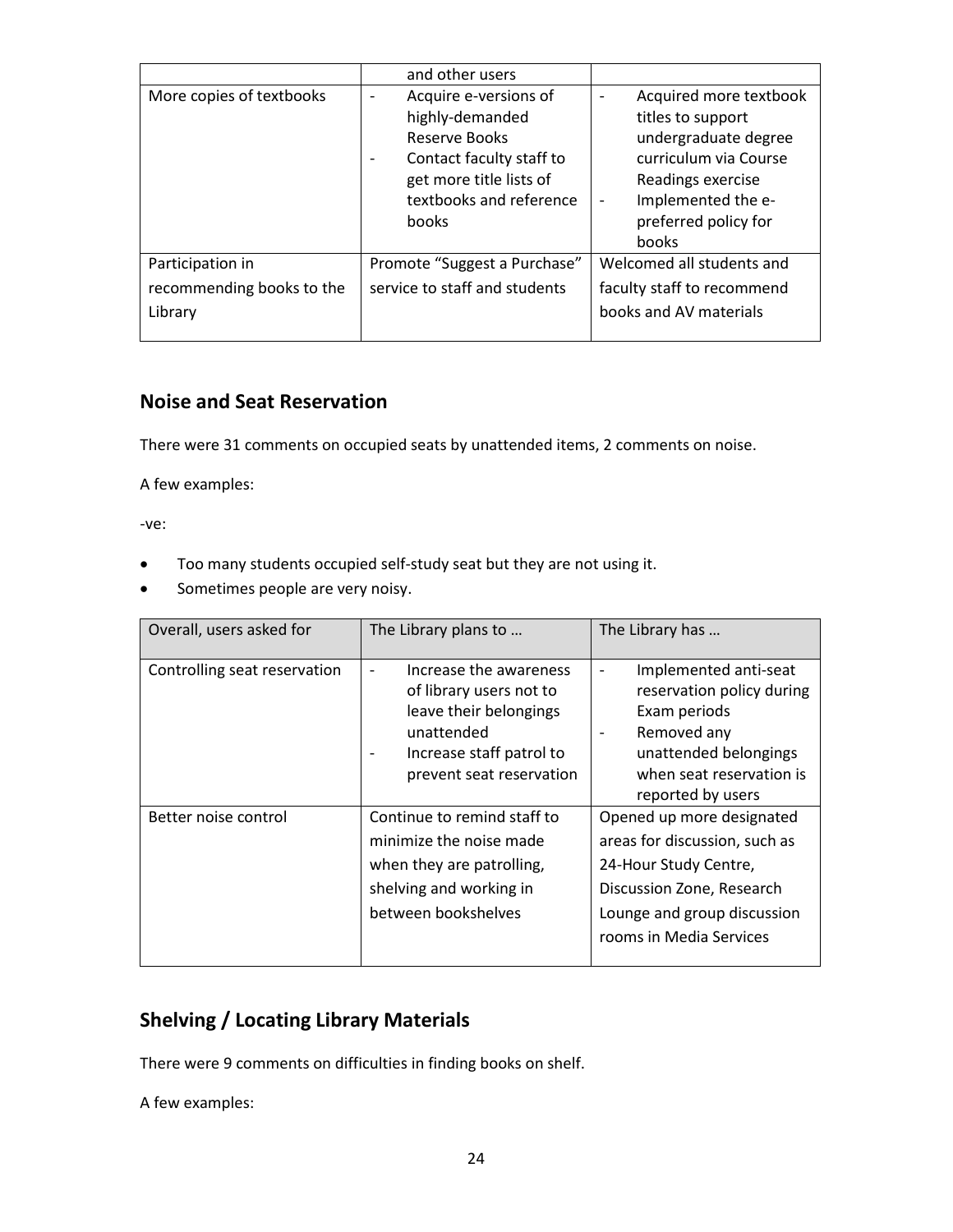- -ve:
- Sometimes books are available when check online, but not on shelf.
- Every time I want to find the books in library and i am doing definitely in the right way, I just cannot find them.

| Overall, users asked for                                | The Library plans to                                                                                                                                                          | The Library has                                                                                                                                                                                     |
|---------------------------------------------------------|-------------------------------------------------------------------------------------------------------------------------------------------------------------------------------|-----------------------------------------------------------------------------------------------------------------------------------------------------------------------------------------------------|
| ltems with status "Available"<br>to be on the bookshelf | Increase student awareness of<br>how we follow up books that<br>are missing or lost                                                                                           | Deployed more manpower to<br>pick out the misplaced items<br>while shelving                                                                                                                         |
| Items on the library shelves<br>to be easier to find    | Continue to explain what<br>$\qquad \qquad -$<br>the location and call<br>number in the catalogue<br>means<br>Improve signage, maps<br>۰<br>and floor plans in the<br>Library | Posted "How the call<br>$\overline{\phantom{a}}$<br>numbers work" on many<br>book shelves<br><b>Updated Library</b><br>$\overline{\phantom{a}}$<br>directory and webpage<br>with zoning information |

## **Library Staff**

There were 38 comments on the manner of Library staff, 10 comments on the administration of study area, 6 comments on noise generated by Library staff, and 4 comments on the professional knowledge of staff.

A few examples:

+ve:

- I very appreciate the help by the staff which enables me to find library resources efficiently last time.
- I would like to appreciate the Library staff. They are always helpful and polite.
- The Library Staff people are unfailingly courteous and attentive. I am grateful for their good work and support.
- When I had some questions, the staff was really helpful, and polite.

- Staff can be more active to help the students.
- Library staffs who are responsible for tidying books usually chat but not really tidying.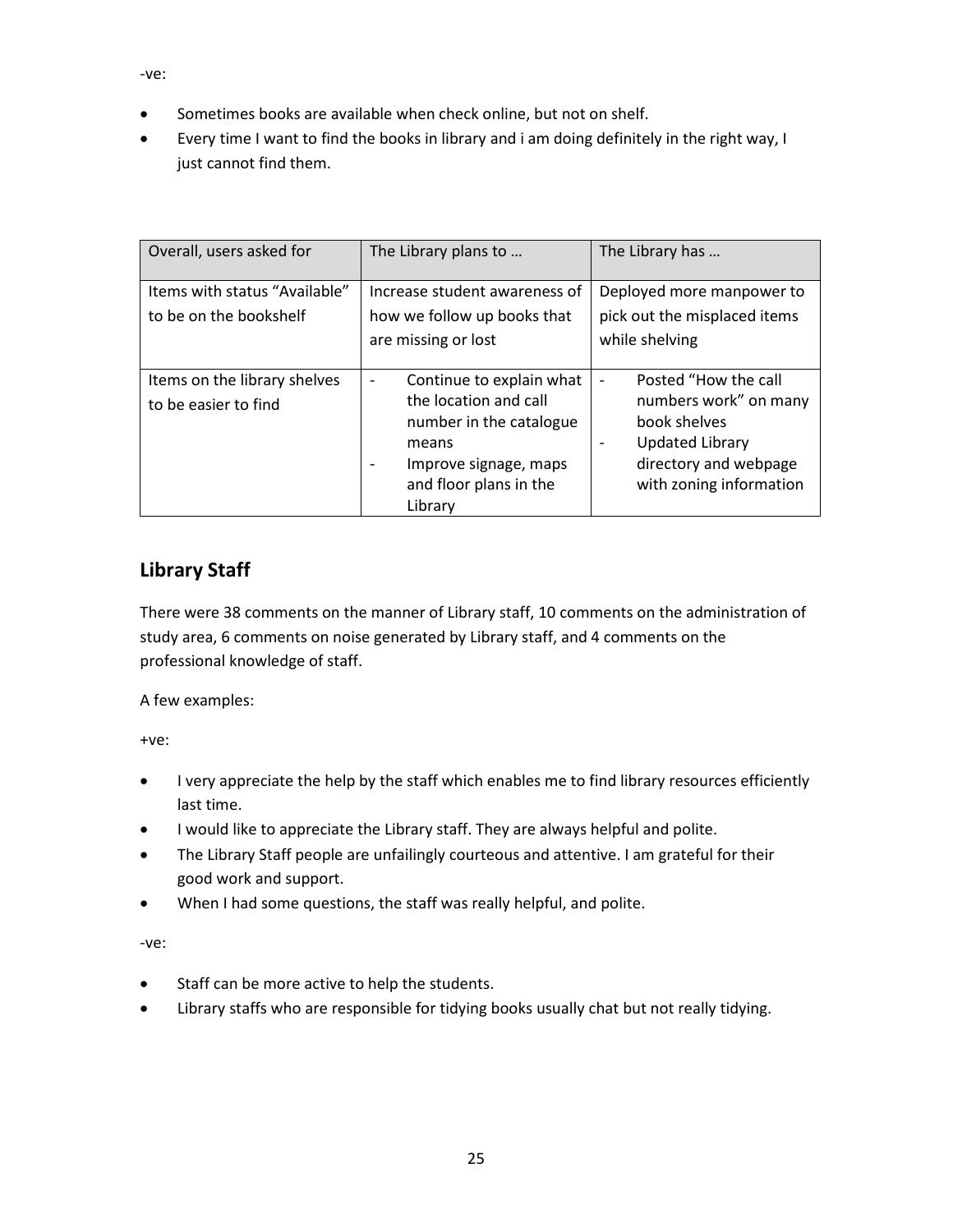| Overall, users asked for    | The Library plans to           | The Library has               |
|-----------------------------|--------------------------------|-------------------------------|
| More frequent patrolling to | Review and enhance             | Introduced Library Staff      |
| deter discussion in quiet   | patrolling services to provide | Roving Service in 2013        |
| study areas and occupying   | timely assistance to users     |                               |
| seats with personal         |                                |                               |
| belongings                  |                                |                               |
|                             |                                |                               |
| Polite and friendly Library | Improve knowledge and          | Planned to organize more      |
| <b>Staff</b>                | courtesy of staff through      | customer service training in  |
|                             | training                       | the second half of 2014       |
|                             |                                |                               |
| A quiet study environment   | Remind our staffs to keep      | Circulated relevant user      |
|                             | quiet in public area           | comments to all Library Staff |
|                             |                                |                               |

#### **User Education**

There were 4 comments on more workshops and hands-on practice during classes, 4 comments on offering workshops on weekend/evening, 4 comments on offering more research workshops and 5 comments on more advertisements of workshops are required.

A few examples:

+ve:

- Some subjects in workshop are quite useful; could the subject be taught once more in different month?
- Workshop participants [interested in workshops and ] want more hands-on practice
- Consider to hold library workshops in the evening and Saturday. This can be beneficial for students studying part time.
- Carry out more research classes as many of us do not really make use of library resource
- Provide more workshops for staff to learn to conduct research using the available online resources.
- So I recommend library could put more effort on advertising their workshops and facilitates
- Students know the library workshop. However, some of them don't want to attend. As a result, they cannot learn the researching skills. I suggest that the library should cooperate with some lecturers and tutors

- The quota to apply "Workshops for references" for research students is very limited
- Provide a workshop to introduce what services are provided by library. (just introduce, workshops like how to use search function is too simple and useless)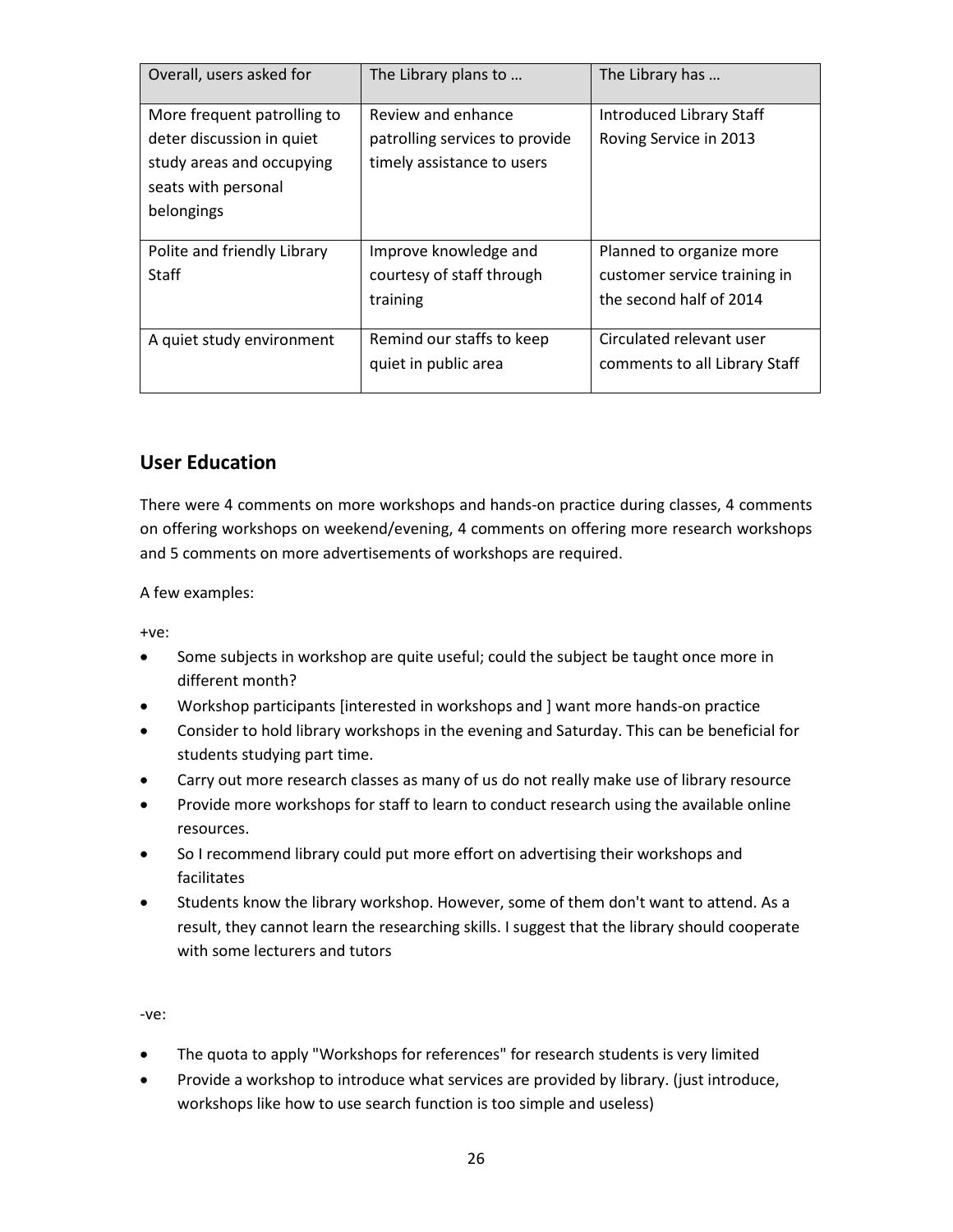| Overall, users asked for     | The Library plans to                             | The Library has                                  |
|------------------------------|--------------------------------------------------|--------------------------------------------------|
| More hands-on practice       | Provide more hands-on                            | Developed exercises and                          |
| opportunities in workshops   | practice during workshop                         | activities as well as online                     |
|                              | session                                          | learning resources for in class                  |
|                              |                                                  | and after class engagement                       |
| Additional workshops and     | Re-run popular<br>$\overline{\phantom{a}}$       | Been monitoring                                  |
| workshops to be conducted    | workshops                                        | enrollment rate of                               |
| in the evenings and          | Provide more evening<br>$\overline{\phantom{a}}$ | workshops to identify                            |
| weekends                     | workshops and try                                | popular workshops for                            |
|                              | running popular                                  | re-running                                       |
|                              | workshops in Saturday                            | Provided workshop in<br>$\overline{\phantom{0}}$ |
|                              | PM                                               | Saturday morning but                             |
|                              | Monitor attendance for                           | the turn out rate was                            |
|                              | further planning                                 | very low                                         |
| More opportunities to enroll | Allow over enrolment of                          | Been monitoring turn out rate                    |
| in research workshop         | workshop to give more                            | of each workshop                                 |
|                              | chances for users to attend                      |                                                  |
|                              | the sessions, i.e. to take up                    |                                                  |
|                              | the seats of those who do not                    |                                                  |
|                              | turn up                                          |                                                  |
| Teaching staff to arrange    | Continue our effort to liaise                    | Been working with faculty                        |
| information skills workshop  | with faculty staff to provide                    | members to provide                               |
| for students                 | tailor made workshops to fit                     | orientations and subject                         |
|                              | students' time table                             | related workshops for                            |
|                              |                                                  | students                                         |
| More information about       | Promote workshops via                            | Developed both print copies                      |
| types of workshops available | various means, e.g. email,                       | and online advertisement                         |
|                              | twitter, Facebook, WebAd,                        | materials with attractive                        |
|                              | Library Calendar etc.                            | graphics                                         |

## **Inter-Library Loan**

There were 5 comments on use and access to interlibrary loans service.

A few examples:

- I am not happy that if the lib staff of inter-Library service cannot find my article in all universities, but he/she cannot buy the article online.
- I look forward to seeing more efficient interlibrary loan.
- Some of the links, especially those about requesting materials via interlibrary loan services are not easy to access.